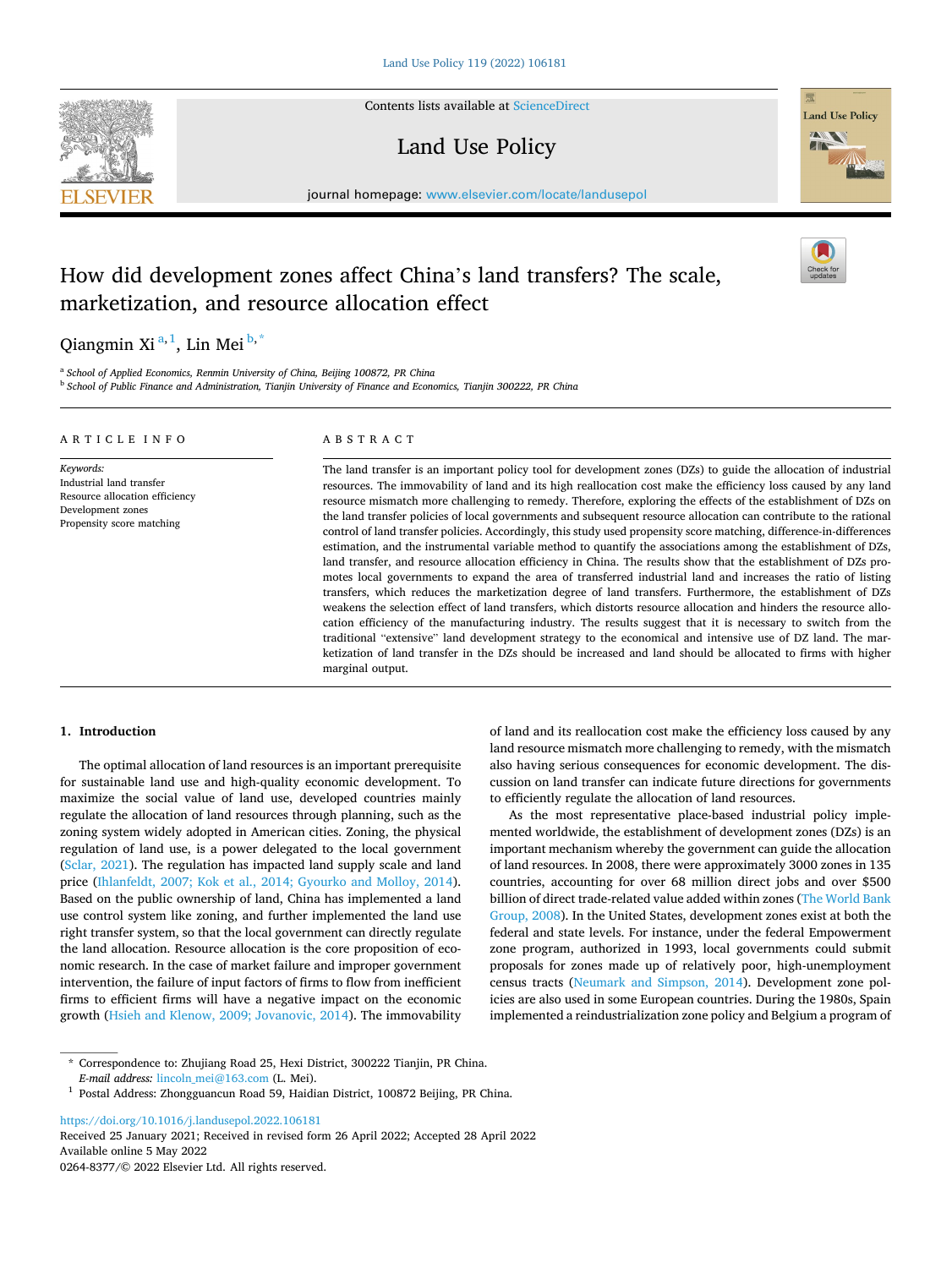employment zones. France also operated an earlier enterprise zone policy in 1997 [\(Gobillon et al., 2012\)](#page-12-0). Since 1984, China has gradually created DZs in its municipalities with property rights protection, tax breaks and a preferential land policy. China's DZs have experienced a long-term development, which provides an ideal setting for exploring the causal effect of DZs on land resources.

The underutilization or inefficient use of land caused by the growth in DZ land requisition and transfer scales has led to sub-optimal factor allocation, whereby some land elements are not utilized or land elements fail to flow from inefficient firms to efficient firms. The growth of industrial productivity comes from the growth effect within firms and the resource allocation effect among firms ([Syverson, 2011\)](#page-13-0). The internal growth effect refers to the improvement of firm productivity, while the resource allocation effect means that efficient firms can obtain more production factors by changing the resource allocation among firms. If the elements are not allocated to firms with higher marginal products, it means a lower resource allocation efficiency [\(Foster et al.,](#page-12-0)  [2016; Hsieh and Klenow, 2009\)](#page-12-0). The mismatch of land resources in DZs distorts land allocation among firms, preventing land allocation investments from reaching the optimal level. Therefore, it is necessary to explore the mechanism through which land transfers affect the resource allocation of DZs, to derive directions for the reasonable regulation and control of land transfer in DZs.

This study systematically explores the relationship between the establishment of DZs, land transfers, and resource allocation efficiency from theoretical and empirical perspectives, as well as the practical facts in China. This study contributes to existing research in the following ways: first, the existing literature on the policy evaluation and land transfer of DZs fails to address the internal transmission mechanism of the effect of land transfer behavior on resource allocation. This study identifies the effects of land transfer on resource allocation from the perspective of the entry and exit probabilities of heterogeneous firms. Further, based on the "*China Development Zone Audit Bulletin Directory*  (2018)",<sup>2</sup> the study identifies the precise spatial location of DZs and land transfers by adopting spatial positioning technology; doing so helps provide micro data support for further exploring the impact of land transfers in DZs on manufacturing resource allocation efficiency at the county and firm levels, and broadens the spatial scale of the existing empirical research.

Our study proceeds as follows. The next section reviews existing research. [Section 3](#page-2-0) discusses the institutional background and identifies our assumptions and hypotheses. Data sources and the measurement of key variables are reported in [Section 4](#page-3-0). [Section 5](#page-4-0) empirically examines the effect of the establishment of DZs on land transfer and its resource allocation effect. [Section 6](#page-9-0) further identifies the mechanism through which land transfers affect the efficiency of resource allocation from the perspective of heterogeneous firm entry and exit. Finally, [Section 7](#page-11-0)  briefly summarizes the findings and concludes.

# **2. Literature review**

# *2.1. Research on the effectiveness of DZs*

As the most representative place-based program globally, DZs have attracted the most attention from researchers ([Neumark and Simpson,](#page-12-0)  [2014\)](#page-12-0). There has been much research focused on the effectiveness of place-based programs in the United States and Europe. For example, [Hanson and Rohlin \(2013\)](#page-12-0), [Neumark and Kolko \(2010\), Criscuolo et al.](#page-12-0)  [\(2019\),](#page-12-0) and [Briant et al. \(2015\)](#page-12-0) respectively take federal empowerment zones, California enterprise zones, the UK's regional selective assistance (RSA) program, and French enterprise zone program as examples to investigates the causal impact of the policy. There also have been several

studies attempting to evaluate interventions in China [\(Alder et al., 2013;](#page-12-0)  [Zheng et al., 2017; Lu et al., 2019\)](#page-12-0).

The effectiveness of the DZ program, which some scholars are skeptical of, is inconsistently established. These scholars argue that some firms and labors locate in the DZs only because of the benefits of preferential policies. Furthermore, these firms and labors do not substantially benefit the development of local areas and even generate crowding-out effects on the productivity and survival time of surrounding firms [\(Glaeser et al., 2010; Neumark and Kolko, 2010](#page-12-0)). However, most studies have confirmed the positive effect of DZs on economic development [\(Criscuolo et al., 2019; Busso et al., 2013; Kline](#page-12-0)  [and Moretti, 2013; Combes and Gobillon, 2015\)](#page-12-0).

The literature on the effectiveness of DZs has focused on the impact of the establishment and development of DZs on economic indicators such as foreign direct investment (FDI), export growth, gross domestic product (GDP), firm productivity, and industrial upgrading ([Glaeser](#page-12-0)  [et al., 2010; Combes and Gobillon, 2015](#page-12-0)). However, local governments realize the impact of DZs on economic development by allocating land, capital, and other resources. Therefore, it is necessary to explore the effects of land transfers on resource allocation efficiency and the transmission mechanism of these effects.

# *2.2. Research on the impact of land transfers on resource allocation*

As an essential input factor of firm production, the allocation of the land of DZs has also attracted the research of many scholars. For developed countries, there is much research interest focusing on the land allocation in the United States and Europe based on its land planning policy, like zoning, which involves land demand ([Slater et al., 2022](#page-13-0)), land supply strategy ([Hortas-Rico and Gomez-Antonio, 2020](#page-12-0)) and land planning laws [\(Newton, 2018; Alemohammad et al., 2022](#page-12-0)).

For developing countries, extant research focuses on two aspects: First, agriculture is an important industry in most developing countries, some scholars discussed the utilization efficiency of agricultural land in Bangladesh [\(Sultana et al., 2019\)](#page-13-0), Indonesia [\(Lusiana et al., 2012](#page-12-0)) and other countries. Second, developing countries have a solid motivation to convert agricultural land into urban land while in the process of urbanization. Some scholars examined the dimensions [\(Parwez, 2016\)](#page-12-0) and resistance movement [\(Bedi, 2013; Ramachandraiah and Srinivasan,](#page-12-0)  [2011\)](#page-12-0) based on the land acquisition experiences from India. China is a representative country that implements public ownership of land. The research on China's land allocation mainly involves the land transfer system ([Shi and Wang, 2019\)](#page-12-0), the evaluation of land intensive use [\(Sun](#page-13-0)  [et al., 2020\)](#page-13-0), the balanced land allocation [\(Lu et al., 2015](#page-12-0)), and so on.

Moreover, different land allocation methods will have an impact on resource allocation. In terms of theoretical studies, some scholars constructed general models, including land allocation, and its impact on firms' behavior ([Friedrich and Chang, 2011](#page-12-0)), and resource misallocation ([Banerjee and Moll, 2010; Brandt et al., 2013; Restuccia and Richard,](#page-12-0)  [2013\)](#page-12-0). It is agreed that land mismatch is an essential factor causing the low resource allocation efficiency. Considering the improvement of micro-data availability, more and more scholars have carried out quantitative analysis on land mismatch and resource allocation efficiency. The literature mainly focused on the impact of agricultural land allocation on production efficiency ([Restuccia and Santaeulalia-Llopis,](#page-12-0)  [2015; Adamopoulos et al., 2017; Le, 2020; Restuccia, 2020\)](#page-12-0). Only a few kinds of literature have discussed the effects of industrial land allocation on manufacturing industrial efficiency [\(Li et al., 2016](#page-12-0)). Furthermore, there is little literature has discussed the effect of land allocation on resource allocation efficiency in DZs.

Although previous studies have significantly advanced our knowledge of land allocation, several issues should be further examined to provide necessary implications on how to innovate land transfer policy within the context of high-quality development. Firstly, the land transfer is an important policy tool for developing global DZs. It is necessary to evaluate the scale and marketization of land transfer in DZs based on

<sup>&</sup>lt;sup>2</sup> Data source: The National Development and Reform Commission, https [://www.ndrc.gov.cn/](https://www.ndrc.gov.cn/).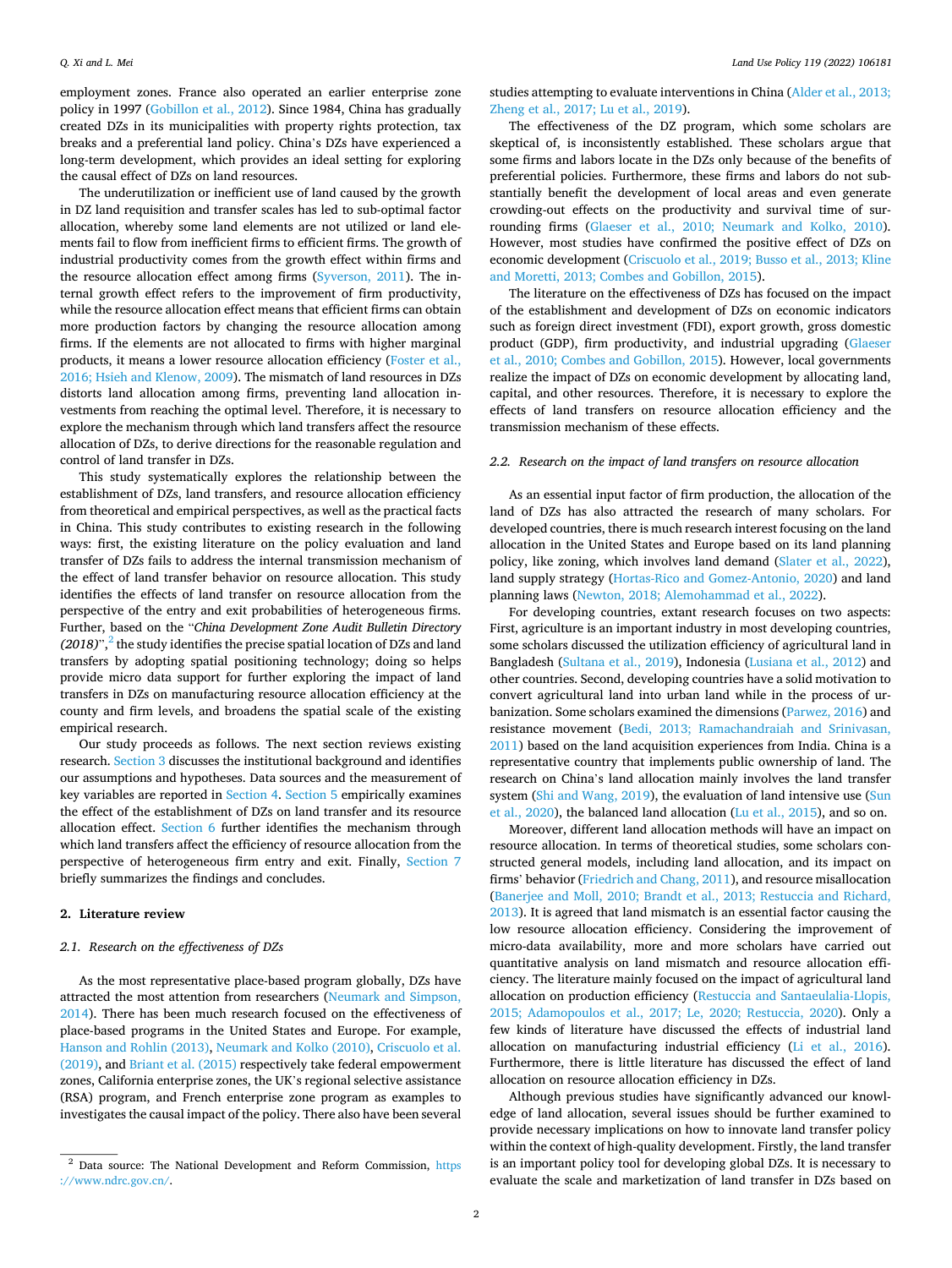<span id="page-2-0"></span>microdata. Secondly, the research on the impact of land transfers on the resource allocation efficiency of the manufacturing industry was relatively rare, an empirical analysis is needed to illustrate the multiple influential pathways from land transfer on resource allocation efficiency in DZs.

## **3. Institutional background and research hypothesis**

## *3.1. Institutional background*

Since the establishment of the first DZ in 1984, 552 national and 1991 provincial DZs have been established in China as of 2018. Before the establishment of the first DZ, the right to use state-owned land was allocated through a planned system characterized by the free use of land, indefinite use, and prohibition of transfer, according to the constitution of the People's Republic of China (the "Constitution"). However, with the promulgation of the Law of the People's Republic of China on Land Administration (the "land administration law") by the central government in 1986 and the amendment of the Constitution in 1988, the land transfer system has become the fundamental system of urban land use in China ([Zhang, 1997\)](#page-13-0), and the paid transfer of land use rights has become a legal mechanism for the expansion of DZs. The land management law and the interim regulations on the assignment and transfer of the right to the use of urban state-owned land endow county governments with monopolistic development rights over the primary land market.

DZs have been the main channel for urban expansion in China since the 1990s. With the implementation of the fiscal reform in 1994 and the income tax reform in 2002, local governments are facing enormous financial pressure. To attract investment, some government departments have approved the establishment of various types of DZs without authorization, which has led to the arbitrary occupation of cultivated land, illegal transfers of land, and the promulgation of preferential policies beyond their authority. According to a survey conducted by the Ministry of Land and Resources in 2003, 70% of the 6866 DZs in China are idle ([Du et al., 2014](#page-12-0)), covering a planned area of 38,600 square kilometers, which is higher than the national urban construction land area.

Large-scale land transfers in DZs lead to low levels of land-use and allocation efficiency. In order to curb this phenomenon, the General Office of the State Council in China issued an emergency notice in 2003 suspending the examination and approval of various DZs, and a notice on cleaning up and rectifying various DZs and strengthening the management of construction land; these notices clearly stipulated the procedure for the approval of DZs, the collection of construction land, and the area and mode of transfer. The administrative approval, economic coordination, and management functions of the Management Committee of DZs, as the agency of the local government, were gradually clarified at this stage; however, the Committee does not have the power to sign the land-transfer contract. In China, the power to decide the use of land lies with county-level governments ([Zhang, 2009\)](#page-13-0), which also have the power to allocate construction land quotas ([Yu and Shen, 2019\)](#page-13-0).

# *3.2. Research hypothesis*

Local governments are responsible for the expropriation and transfer of construction land in DZs; accordingly, their land transfer behavior affects the resource allocation efficiency of manufacturing industries through the scale of land transfer and its marketization degree (see Fig. 1).

The DZ is a government-led industrial agglomeration zone formed by attracting firms through a series of preferential policies or subsidies. In the "Several Opinions on Promoting the Further Improvement of the Development Level of National Economic and Technological Development Zones" issued by the State Council in 2005, the development strategy of the DZ in China was set to the following: focusing on improving the quality of foreign investment, developing modern



Fig. 1. The mechanism by which DZs influence manufacturing resource allocation efficiency.

manufacturing, and optimizing the export structure; undertaking the development of high-tech industries and high value-added service industries; and promoting the transformation of national economic and technological development zones into multi-functional comprehensive industrial zones. After over 30 years of development, DZs in China have developed into an essential spatial carrier and policy tool to boost urban economic growth, guide industrial agglomeration, and develop an open economy. The main goal of the county government, as the only supplier of land within the jurisdiction, is to allocate construction land-under the constraints of the construction land index-in a way that maximizes financial revenue, while also bringing local economic development ([Zhang et al., 2013](#page-13-0)). Therefore, compared with non-development zones (NDZs), governments provide more policy preferences to expand the scale of land transfer in development zones.

Local governments have the power to plan and transfer land. For instance, according to the "Constitution of the People's Republic of China", all urban land is state-owned, and in rural and suburban areas shall be rural collective-owned, except for those that are state-owned as stipulated by law. City governments can expropriate rural land for public advantages. Development zones were mainly built by city governments on rural land expropriated at below-market prices. Within the zone boundaries, municipalities have acquired large tracts of collectively-owned land following a formal requisitioning procedure. The administration committee of the DZ then develops the now stateowned land by resettling the residents, paying compensation, destroying old construction, and installing new infrastructure. Plots developed in this way were eventually transferred to the zone's firms [\(Lu et al.,](#page-12-0)  [2019\)](#page-12-0).

Outside the development zone, land use restrictions are strict and the approval process is complex. Still, local governments have considerable policy flexibility in expanding the scale of the land transfers within the DZ. The conversion of agricultural land and land expropriation in national economic and technological development zones can be reported to the State Council separately in batches. The provincial government can list the national DZs separately in the land use index, and give priority to the expansion or location adjustment of well-developed national DZs. Taking Lianyungang as an example, in the decomposition scheme of urban land use plan in 2018, the indicators of new construction land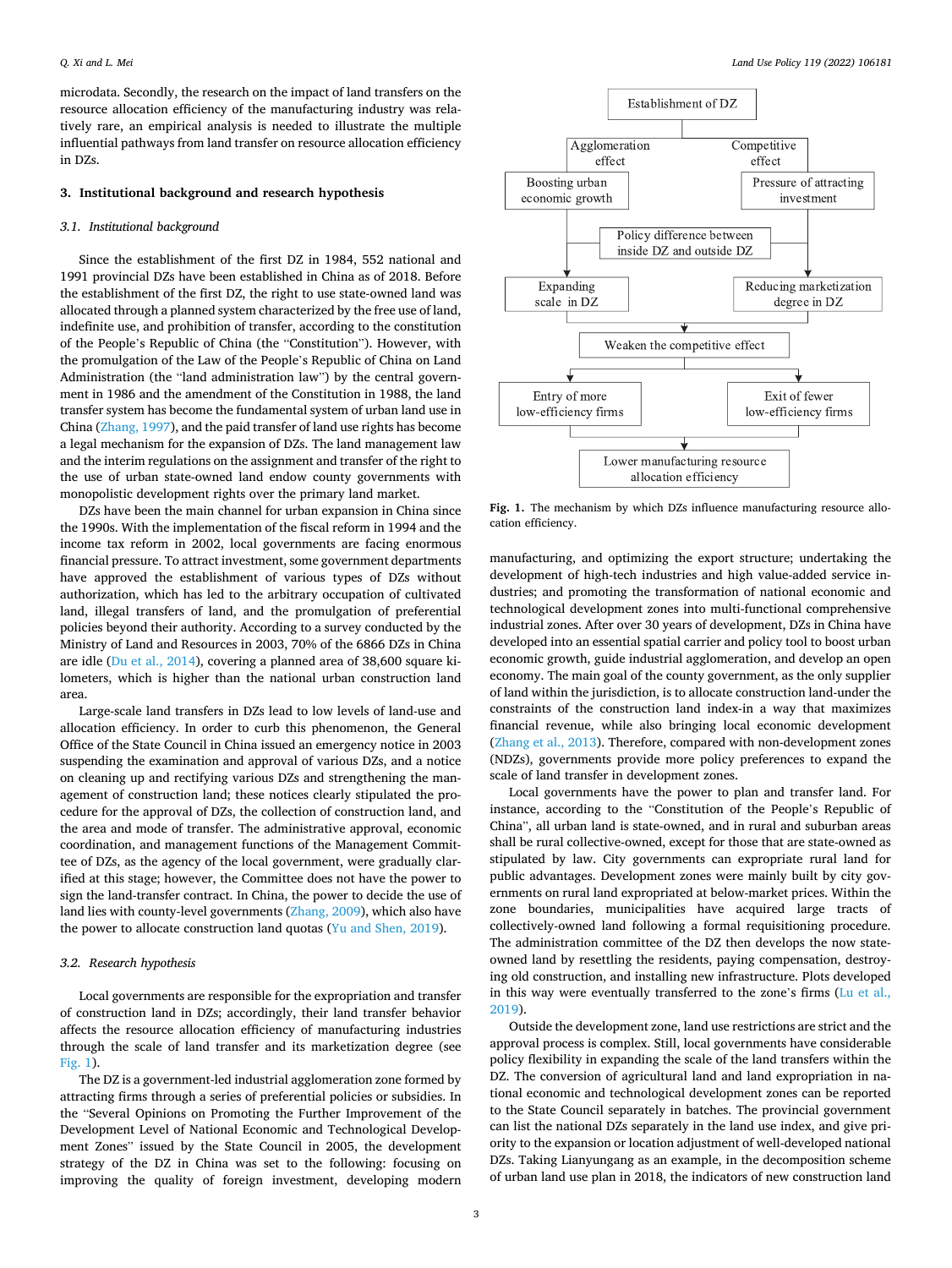<span id="page-3-0"></span>in Lianyungang economic-technological development zone and hightech industrial development zone are listed separately. Furthermore, for DZs with better development and intensive land use, the annual new construction land quota should be given a moderate tilt.

**Hypothesis 1**. The development zone is an important spatial carrier to guide industrial agglomeration and boost urban economic growth; therefore, compared with NDZs, governments provide more policy preferences for the expansion of land transfer scale in DZs.

At the initial stage of development zone construction, land transfers were based on the agreement mode, which entailed the higher degree of government intervention than auction, bidding and listing. Transfers based on the agreement are often opaque, leading to corruption and rent-seeking, while also causing a serious waste of land resources. A large amount of land were transferred to firms through agreements mode, which means that more land were transferred at a lower price, resulting in the distortion of the market price of land factors and the risk of land mismatch.

However, the transfer of land resources gradually changed from planned allocation to market allocation, owing to the rapid development of market-oriented land transfer reforms. In 2002, 2004, and 2006, the Ministry of Land and Resources issued relevant regulations on the bidding, auction, and listing transfer of state-owned construction land, commercial and residential land, and industrial land. In 2006 and 2007, the relevant documents clearly stipulated that industrial land must be sold by bidding, auction, and listing, and the transfer price shall not be lower than the published lowest price standard, and for the same piece of industrial land, if and only if there is only one intended user, the city and county local governments can transfer it by agreement. This policies limit the government's authority to transfer industrial land by agreement mode. Since then, the proportion of industrial land transferred by agreement decreased significantly ([Yang et al., 2014](#page-13-0)).

At present, there are four ways land can be transferred in DZs in China: bidding, auction, listing, and agreement. Significantly, the agreement mode are heavily regulated following the land market reform, and are applied only to a small proportion of land transfers. Listing has lower requirements regarding the number of bidding units than do auction and bidding, and the land transfer process is more straightforward. The listing mode is divided into two stages. If there are two or more bidders after the bidding at the first stage, the listing will enter the second stage. The government can set the threshold in the first stage to achieve the purpose of land supply. When only one bidder participates in the listing transfer, the agreement mode differs from the listing mode only in aspect: the price in the former mode is finalized through private negotiation, while the price in the latter mode must be quoted publicly on the Internet for transparency. Compared with auction and bidding, the degree of marketization of listing is relatively low.

The governments of all counties are actively establishing provinciallevel DZs to attract firms to move in and form industrial agglomerations. The competition between the DZs encourages county governments to use their power to intervene in the market-oriented allocation of land by reducing the marketization degree. The lowered entry threshold enables low-efficiency firms to enter, resulting in the distortion of land allocation among firms. After 2007, the listing mode gradually replaced the agreement mode and became the primary mechanism for industrial land transfer, especially in DZs.

**Hypothesis 2**. Under the influence of fierce competition between DZs to attract investment, local governments intervene in the marketoriented allocation of land to attract firms to settle in a DZ by increasing the ratio of listing transfers, which reduces the marketization degree of land transfers.

The distortion of land transfers in DZs results in the distortion of land allocation among firms, which implies a failure in the flow of resources from inefficient firms to efficient firms and the deviation of location and investment decisions from the optimal level. The increase in

productivity differences among firms, which leads to significant differences in land's marginal output between different regions or between different firms in the same area, mainly manifests as underutilized land, and is caused by the expansion of the scale of land transfers on the one hand and inefficient land use because of low-price transfers on the other.

In certain cases, DZs have become the primary way for local governments to occupy land, resulting in a large number of underutilized lands, which include approved but not requisitioned, requisitioned but not supplied, and supplied but not used spaces [\(Long et al., 2014](#page-12-0)). Therefore, many expropriated lands cannot be put into industrial production, nor can they be used for crop cultivation, resulting in a waste of resources. By contrast, the effect of marketization of industrial land transfers on the efficiency of manufacturing resource allocation is mainly reflected in the selection effect of industrial land among heterogeneous firms. Industrial land policy plays a vital role in determining the spatial distribution of manufacturing firms [\(Zheng and Shi, 2018](#page-13-0)). A reduction in the marketization of land transfer will weaken the screening effect of competitive pricing on firms with varying levels of efficiency, hindering the rational allocation of land among firms. Under the influence of a weakening competition effect, DZs will attract lower-efficiency firms and inhibit the improvement of the resource allocation efficiency of the manufacturing industry.

**Hypothesis 3**. Expanding the scale and reducing the marketization of land transfers will inhibit the improvement of manufacturing resource allocation efficiency, through a weakened competitive effect.

## **4. Data and processing**

## *4.1. Data sources*

This study utilized data from three sources. First, the *"China Development Zone Audit Bulletin Directory (2018)"* provided information on the time of establishment, approved area of DZs, and the county in which DZs were located, using the longitudinal and latitudinal coordinates of the management committee of the DZs.<sup>3</sup> Second, the China Land Market Network provided data on industrial land transfer.<sup>4</sup> Since 2007, the micro-data of industrial land leases can be obtained from the China Land Market Network. Third, the Annual Survey of Industrial Firms (ASIF) was used to retrieve the relevant data of manufacturing firms.5 ASIF reports basic information pertaining to production and operational activities of all state-owned and non-state-owned industrial legal person firms above designated size, $6$  which was last updated in 2013. Hence, the research period in this study is 2007–2012.

## *4.2. Measurement of resource allocation efficiency*

The method of [Olley and Pakes \(1996\)](#page-12-0) was used to measure the Total Factor Productivity (TFP) of firms. The traditional panel fixed effects method to estimate the TFP of the production function would have resulted in simultaneity bias and sample selectivity bias. The former is a more serious concern, in that the firm will adjust the input combination of production factors according to the current observable firm productivity status, which will lead to a correlation of the residual term representing the TFP and the regression term in the estimation, causing estimation bias. Further, there is no data on intermediate input in the Chinese industrial firm database after 2008. This study, therefore, uses

<sup>&</sup>lt;sup>3</sup> Data source: The National Development and Reform Commission, https [://www.ndrc.gov.cn/](https://www.ndrc.gov.cn/). 4 Data source: The Ministry of Natural Resources, 2020, [https://www.landch](https://www.landchina.com) 

[ina.com.](https://www.landchina.com) 5 Data source: The National Bureau of Statistics, [http://www.stats.gov.cn/.](http://www.stats.gov.cn/) 6 During 2007–2010, firms above designated size are defined as firms with

annual revenue from principle business over RMB 5 million yuan. Since 2011, the standard was changed to RMB 20 million and above.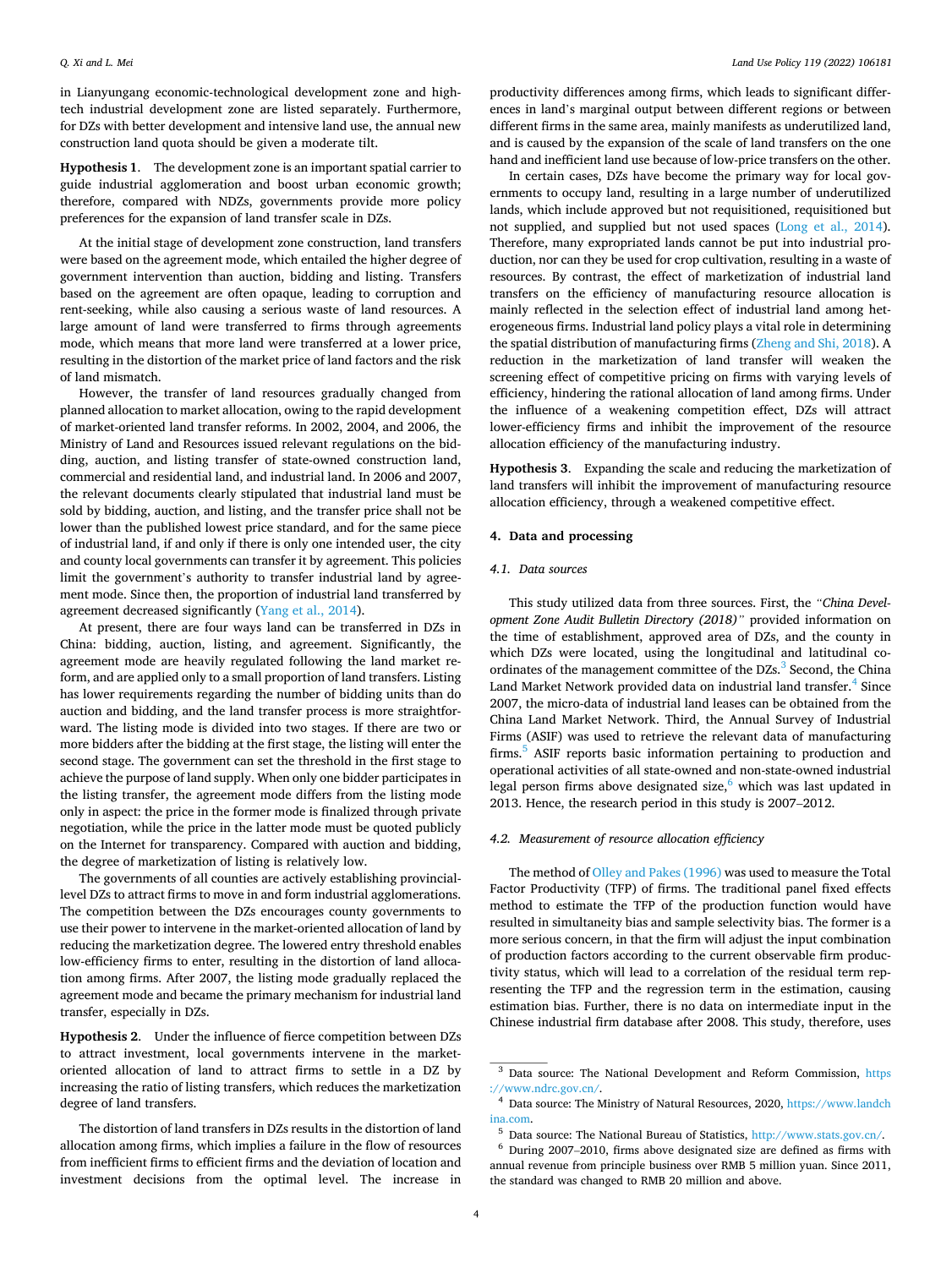<span id="page-4-0"></span>the Olley-Pakes method ("OP method") to estimate firms' TFP. The model form is as follows:

$$
LnY_{ft} = \varphi_0 + \varphi_k LnK_{ft} + \varphi_l LnL_{ft} + \varphi_a age_{ft} + \chi_{ft}
$$
\n(1)

where, *Y, K, L,* and *age* represent output (measured by industrial added value), capital input, labor input, and age of the firm respectively; the subscripts *f* and *t* represent the firm and year, respectively. The proxy variable is the company's investment, *LnI*; the state variables are *LnK*  and *age*; the independent variable is *LnL*, and the exit variable is adopted based on the business situation of the firm. The corresponding indicator data come from the ASIF (2007–2012), and the data processing mainly includes the following steps: (a) The present study draws on the methods of [Brandt et al. \(2012\)](#page-12-0) and [Yang \(2015\)](#page-13-0) to deal with outliers, and then uses the enterprise legal person code as the main basis, combined with the corporate's name and other information, to match and obtain unbalanced panel data<sup>7</sup>; (b) This study draws on  $\mathop{\mathrm{Wang}}\nolimits$  (2017), and uses the median of industrial added value in the total output value at the city-industry level to calculate the industrial added value for observations with missing years.

The present study further refers to [Li et al. \(2016\)](#page-12-0) and [Duranton et al.](#page-12-0)  [\(2015\)](#page-12-0) to decompose the total factor productivity, *TFPci*, into:

$$
TFP_{ci} = \sum_{f} \theta_{cif} tfp_{cif} = \overline{tfp}_{ci} + \sum_{f} (\theta_{cif} - \overline{\theta_{ci}}) (tfp_{cif} - \overline{tfp}_{ci})
$$
  
=  $ave\_tfp_{ci} + cov\_tfp_{ci}$  (2)

where the subscripts *c*, *i*, and *f* represent counties, industries, and firms, respectively. *TFP<sub>ci</sub>* represents the overall productivity obtained by weighting the market shares of all firms in industry *i* in the county *c*.  $\theta_{\text{cir}}$ is the weighting coefficient, which reflects the allocation of factors such as labor and capital among firms. *tfp<sub>cif</sub>* is the productivity level of industry *i* and firm *f* in the county *c*;  $\overline{tp_{ci}}$  represents the average productivity of industry *i* in the county *c*, namely the unweighted part, denoted as  $ave\_tfp_{ci}$ , which reflects the internal productivity of the firm. ∑  $\int_{f}^{f} (\theta_{\text{cif}} - \theta_{\text{c}i}) (\text{tfp}_{\text{cif}} - \text{tfp}_{\text{c}i})$  is the covariance between firm productivity and market share, denoted as  $cov_{\text{-}}tfp_{\text{ci}}$ ; a higher value indicates that high-

efficiency firms receive a higher share of factors [\(Bartelsman et al.,](#page-12-0)  [2013\)](#page-12-0). In this situation, counties are more efficient at resource allocation in this industry. Therefore, the equation for measuring the efficiency of resource allocation at the level of county and industry is as follows:

$$
Rap_{ci} = \sum_{f} (\theta_{cif} - \overline{\theta_{ci}}) (tf\hat{p}_{cif} - \overline{tfp_{ci}})
$$
\n(3)

Due to the differences in the elasticity of labor-capital in different industries, the present study uses sub-industry samples to calculate firms' TFP. According to Eq. (3), the efficiency of resource allocation is calculated at county-industry level with the weight of labor share as the weight; the resource allocation efficiency at the county level is calculated based on the weighted share of the added value of each industry in the added value of the manufacturing industry, denoted as *Rap\_i*. Furthermore, the present study uses the OP method to estimate the capital and labor elasticity of the whole industry sample, and then calculates the efficiency of resource allocation, *Rap\_a*, as a robustness test.

## *4.3. Statistics of land transfer*

In this study, we undertake a descriptive statistical analysis and compare the scale and mode of land transfers between newly established

DZs in 2007–2012 and those counties that did not have any DZs before 2012. It can be seen from Table 1 that the average transfer scale (*Sca*) of newly established DZs is significantly higher than that of NDZs .

To compare the differences in land transfer listings between DZs and NDZs in different regions and cities, we calculated the proportional area of industrial land transferred by listing at the city level (*Ulp*) and development zone level (*Udp*) in the sample cities based on industrial land transfer data from 2007 to 2012. Furthermore, we calculated the proportion of individual development zones (*Dzp*) for a more detailed comparison. As shown in [Table 2](#page-5-0), the proportion of industrial land transferred by listing in DZs was higher than the proportion for the city. This indicates that development zones are more inclined to transfer industrial land by listing than non-development zones are. Individual development zone case data also support this result.

## **5. Empirical estimation**

# *5.1. The impact of the establishment of DZs on land transfer*

DZs in the sample period were established in batches, thus this study draws on the method of [Beck et al. \(2010\)](#page-12-0) and uses staggered difference in difference method for estimation. The treatment group and the control group in the model are counties that have approved the establishment of DZs during the period 2007–2012 and those that have not yet approved the establishment of DZs before  $2012^8$ , respectively.

## *5.1.1. Baseline model*

The baseline model is as follows:

$$
Sca_{ct} = \alpha Zont_{ct} + \omega X + \lambda_c + \nu_t + \varepsilon_{ct}
$$
\n<sup>(4)</sup>

where, the explanatory variable,  $Sca_{ct}$ , measures the scale of land transfer of county  $c$  in year  $t$ ;  $Zont_{ct}$  is whether the county approved the establishment of DZs at the provincial-level or above in the current year. The value of  $Zont_{ct}$  is 1 in the current year and subsequent years is approved, and the value of  $Zont_{ct}$  is 0 before approval. The coefficient  $\alpha$ of *Zont<sub>ct</sub>* is a core coefficient of particular importance here; it measures the average change in the scale before and after DZ establishment.  $\lambda_c$  and  $v_t$  represent the fixed effect of county and time respectively, and  $\varepsilon_{ct}$ 

**Table 1** 

Comparison of the scale and mode of industrial land transfers between newly established DZs and NDZs (2007–2012).

| Variable | Sample            | N    | Mean  | Std   | Min      | Max   |
|----------|-------------------|------|-------|-------|----------|-------|
| Sca      | DZs               | 1147 | 3.353 | 1.452 | $-2.659$ | 7.734 |
|          | NDZs              | 5957 | 2.744 | 1.669 | $-4.962$ | 7.007 |
| Sca1     | D <sub>7s</sub>   | 511  | 1.337 | 1.894 | $-5.635$ | 7.187 |
|          | NDZs              | 2780 | 1.368 | 1.889 | $-5.547$ | 6.568 |
| Sca2     | DZs               | 164  | 1.520 | 1.736 | $-2.807$ | 6.152 |
|          | NDZs              | 870  | 1.203 | 1.545 | $-3.477$ | 6.734 |
| Sca3     | DZs               | 1072 | 3.247 | 1.459 | $-3.471$ | 6.710 |
|          | NDZs              | 5014 | 2.691 | 1.612 | $-4.646$ | 7.007 |
| Lis      | DZs               | 1099 | 0.948 | 0.189 | 0.000    | 1.000 |
|          | NDZs              | 5191 | 0.931 | 0.221 | 0.000    | 1.000 |
| Lis n    | DZs               | 1099 | 0.947 | 0.186 | 0.000    | 1.000 |
|          | ND <sub>7.s</sub> | 5191 | 0.929 | 0.213 | 0.000    | 1.000 |

Note: *Sca* is the logarithm of the transferred area of industrial land; *Sca1*, *Sca2*, & *Sca3* represent the logarithm of the area of the land transferred by agreement, bidding and auction, and listing, respectively; *Lis* and *Lis\_n* respectively measure the proportion of the area and number of listed lands in land transfer.

<sup>7</sup> Observations with missing, negative, and zero key indicators are deleted; observations with abnormal business operations are deleted; observations with less than eight employees are deleted; observations with abnormal important financial indicators are deleted.

<sup>8</sup> During the period 2007–2012, 158 approved national DZs were upgraded from provincial DZs. In order to estimate the net effect of the approval of DZs (at the provincial level and above) on land transfer, these 158 national DZs are not considered in the treatment group.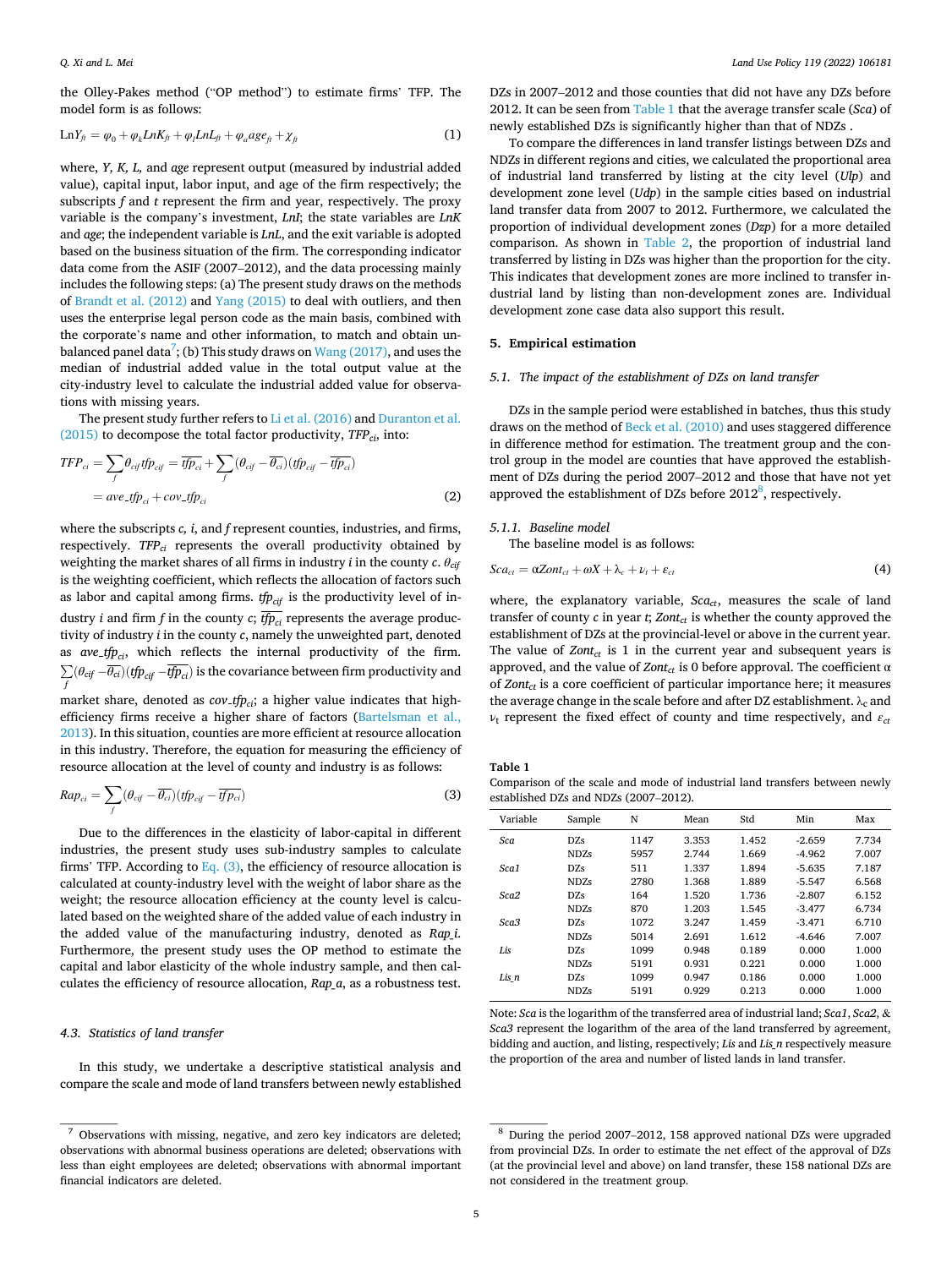<span id="page-5-0"></span>Comparison of the proportion (by area) of industrial land transfers by listing between different spatial scales: The case of four cities (2007–2012).

| Region    | City     | Ulp<br>(%) | Udp<br>(%) | Development Zone                                             | Dzp<br>(%) |
|-----------|----------|------------|------------|--------------------------------------------------------------|------------|
| East      | Ningbo   | 66.57      | 76.37      | Ningbo Economic $&$<br>Technological<br>Development Zone     | 97.69      |
| West      | Chengdu  | 98.60      | 98.99      | Chengdu Economic &<br>Technological<br>Development Zone      | 98.97      |
| Central   | Angin    | 93.75      | 97.87      | Angin Economic &<br>Technological<br>Development Zone        | 97.34      |
| Northeast | Ha'erbin | 73.27      | 84.15      | Harbin-Limin Economic &<br>Technological<br>Development Zone | 79.23      |

Note: *Udp* is calculated using the data of all national development zones within the sample city.

Source: Land transfer data from the Ministry of Natural Resources [\(https://www.landchina.com\)](https://www.landchina.com); The relationship between regions and cities is based on "Division Method of Eastern, Western, Central and Northeast Regions" published by the National Bureau of Statistics, [\(http://www.stats.gov.cn/\)](http://www.stats.gov.cn/).

represents the random disturbance term. *X* represents a series of control variables that affect the behavior of land transfer ([Tian et al., 2019](#page-13-0)). *X* in this model includes characteristic variables at the city level and the county level. The variables at the city level are the logarithm of the per capita regional GDP, *Pgd* (which reflects the level of urban economic development); the proportion of the secondary industry in GDP, *Sec*  (which measures the urban industrial structure); the ratio of fiscal expenditure to income in the local general budget, *Fipr* (which measure the financial pressure of the local government); and *Lasu,* the proportion of the urban construction land area to the land area of the municipal district (which represents the pressure of urban land supply). The characteristic variables at the county level are the degree of marketization, *Mar* (which is measured by the proportion of the output value of state-owned firms in the total output value of the county manufacturing industry); and the burden of the firm, *Tax* (which is measured by the proportion of the value-added tax payable by the firm in the main business income). In order to alleviate the endogeneity, the above control variables are all delayed for one period. The descriptive statistics of the variables are shown in Table 3.

In order to eliminate the estimation bias caused by the self-selection effect of DZs, this study adopts the propensity score matching method (PSM) to control the unobservable and time-invariant differences between the treatment group and the control group [\(Heckman et al.,](#page-12-0)  [1999\)](#page-12-0). According to the research of [Abadie \(2010\)](#page-12-0), the  $X_{ci}$  used to estimate the propensity score should not only affect the land transfer behavior, but also affect the decision-making of the DZs selection, thereby reducing the influence of sample self-selection effect on the empirical results.

Therefore, according to the principle of maximizing the goodness of fit, the matching vector includes the degree of marketization in the county last year, *Mar*. The higher the level of marketization in an area, the better the market environment it enjoys, which facilitates the

| Table 3                 |
|-------------------------|
| Descriptive statistics. |

| Variable | Sample size | Mean  | Std   | Min      | Max    |  |  |
|----------|-------------|-------|-------|----------|--------|--|--|
| Rap i    | 7914        | 0.193 | 0.206 | $-0.317$ | 1.722  |  |  |
| Rap a    | 7914        | 0.167 | 0.174 | $-0.014$ | 1.584  |  |  |
| Pgd      | 8648        | 9.772 | 0.580 | 4.356    | 11.613 |  |  |
| Sec      | 8644        | 0.502 | 0.102 | 0.159    | 0.910  |  |  |
| Fipr     | 8664        | 0.456 | 0.219 | 0.054    | 1.256  |  |  |
| Lasu     | 8664        | 0.107 | 0.132 | 0.000    | 0.972  |  |  |
| Mar      | 8444        | 0.161 | 0.253 | 0.000    | 1.000  |  |  |
| Tax      | 8438        | 0.031 | 0.021 | $-0.397$ | 0.186  |  |  |

process of approving the establishment of DZs. For the corporate tax, *Tax*, high firm tax burden that will cause operational risks, such as low capital liquidity and profit margins. It is more difficult to receive approval for establishing DZs in areas with high tax burdens. For the logarithm of the per capita GDP of the city where the county is located, *Pgd*, cities with economic solid tend to have a higher administrative level and the establishment of DZs is more likely to be approved. For the proportion of the secondary industry in GDP, *Sec*, DZs in China seek to attract manufacturing agglomeration; the higher the value of Sec in a city, the easier it is to set up a DZ there. The urban construction land area accounts for a proportion of the total land area in the municipal district, *Lasu*; cities with higher *Lasu* show greater economic potential, and it is easier receive approval to establish DZs in such cities.

This study uses the staggered difference in difference method from the method of [Heyman et al. \(2007\)](#page-12-0), and use the year-by-year matching method to find the corresponding control group for each year's treatment group. Using 2010 as an example, the present study uses matching variables to estimate the probability value of the selection, and then uses kernel matching to match propensity scores. [Table 4](#page-6-0) reports the logistic regression results and propensity score matching balance test. After matching, the standard deviation of all variables is significantly reduced, and the difference between the treatment group and the control group is insignificant, which means that the comparability of the two groups of samples after matching is greatly enhanced. This ensures the randomness of sample processing and improves the explanatory power of the estimated results.

Based on the PSM estimation, the staggered difference in difference method is used to regress the benchmark model. The results are shown in [Table 5.](#page-6-0) The explained variables are the logarithms of the scale of land transfer. The regression results all show that the regression coefficient of the variable *Zont* is positive, and all have passed the significance test, indicating that the approval of DZs has expanded the scale of industrial land transfer. After adding control variables, the sign and significance of the regression coefficient did not change. The regression coefficient of the item of time trend is significantly positive, which indicates that during the sample period, as the time for the establishment of DZs to be approved increases, the extent of the expansion of the scale of land transfer by the local government also increases.

In the above regression, the PSM makes no significant difference in the scale of land transfer between counties with the DZs and counties without the DZs in the regression sample before the establishment of DZs, but the possibility that the change rate of the scale of land transfer in DZs is faster cannot be ruled out. Therefore, to test whether there is an overestimation of the policy effect brought about by the faster rate of change in the scale of land transfer in the counties with the DZs, a parallel trend hypothesis test is needed, and at the same time the dynamic effect of the establishment of the DZs on the scale of land transfer is estimated. This study sets the following estimation model, as shown in Eq. (5):

$$
Sca_{ct} = \sum_{m=1}^{5} \beta_{-m} Z d i_{ct}^{-m} + \sum_{n=1}^{5} \gamma_n Z d i_{ct}^{n} + \omega X + \lambda_c + \nu_t + \varepsilon_{ct}
$$
(5)

In the above Equation, the first two items on the right side represent the dummy variables before and after the DZs are set. The first item represents the dummy variables *m* years before the DZs are set. When *tset\_year* ( time approved by the DZs ) is equal to  $m$ ,  $Zd_{ct}^{-m}$  is 1, otherwise,  $Zd{i_{ct}}^m$  is 0; the second item is the dummy variable for the *n*th year after DZ is set. When *t-set\_year* is equal to *n*,  $Zdt_{ct}^{n}$  is 1, otherwise,  $Zdt_{ct}^{n}$  is 0. In the sample time period, the earliest approval time of the DZs is 2007, and the latest is 2012. Therefore, the data for the 5 years before and 5 years after the approval of DZs can be obtained.  $\beta_{-m}$ ,  $\gamma_n$  respectively measure whether there is a significant difference in the scale of land transfer between the counties of the DZs and the counties of the NDZs before and after the establishment of DZs. They mainly concern coefficient for parallel trend hypothesis testing, where the dynamic changes of the impact of the establishment of DZs on the scale of land transfer can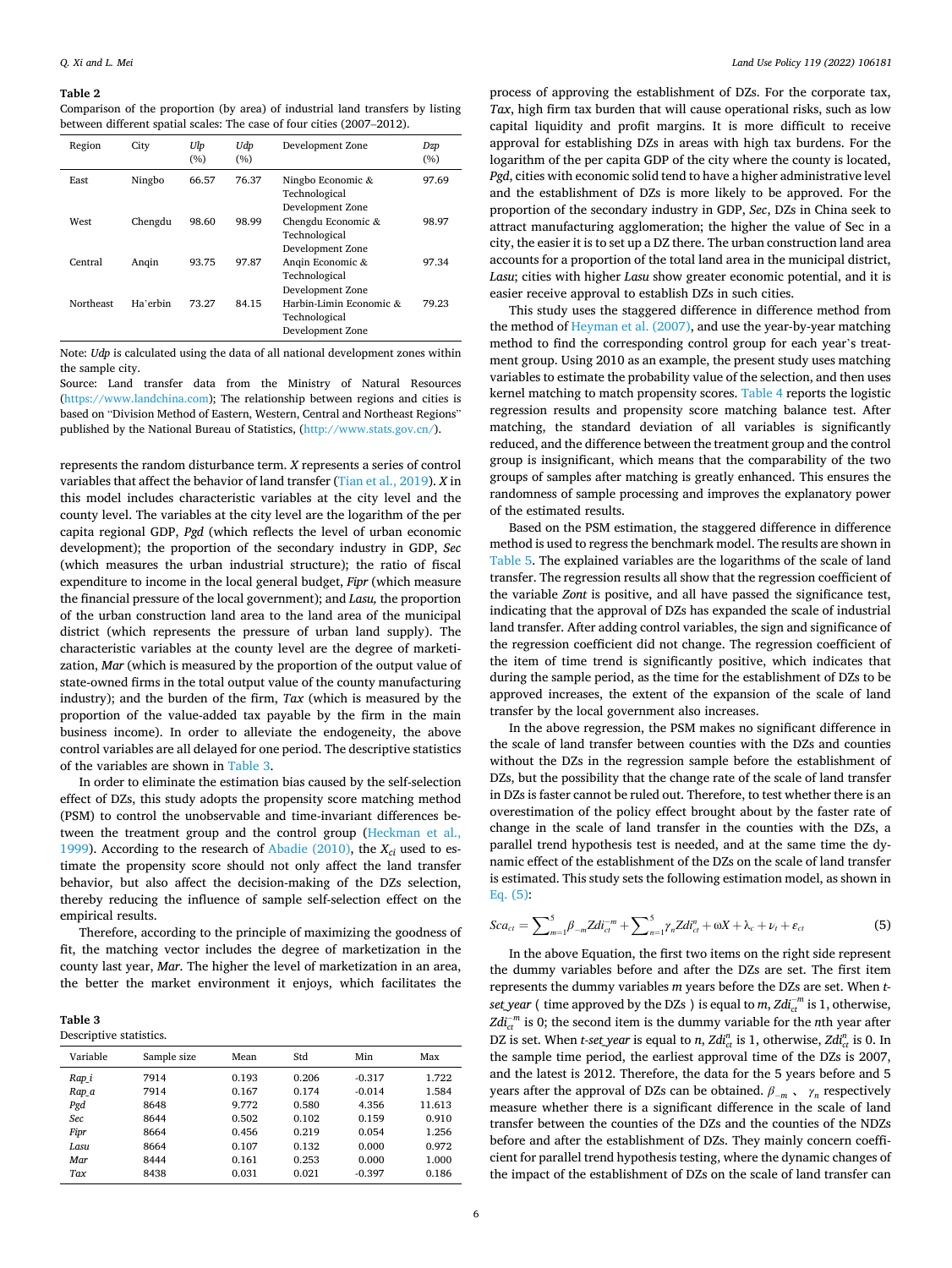## <span id="page-6-0"></span>Test results of propensity score matching balance in 2010.

| Variable | Sample          | Mean            |               |         | Absolute value reduction of standard deviation (%) | T statistic | P-value |
|----------|-----------------|-----------------|---------------|---------|----------------------------------------------------|-------------|---------|
|          |                 | Treatment group | Control group |         |                                                    |             |         |
| Pgd      | Before matching | 9.712           | 9.822         | $-22.9$ | 88.6                                               | $-2.21$     | 0.028   |
|          | After matching  | 9.712           | 9.699         | 2.6     |                                                    | 0.21        | 0.834   |
| Sec      | Before matching | 0.538           | 0.510         | 28.6    | 93.2                                               | 2.97        | 0.003   |
|          | After matching  | 0.536           | 0.534         | 1.9     |                                                    | 0.16        | 0.876   |
| Lasu     | Before matching | 0.158           | 0.097         | 44.1    | 96.7                                               | 4.88        | 0.000   |
|          | After matching  | 0.147           | 0.145         | 1.5     |                                                    | 0.09        | 0.926   |
| Mar      | Before matching | 0.136           | 0.178         | $-18.1$ | 86.3                                               | $-1.70$     | 0.089   |
|          | After matching  | 0.139           | 0.133         | 2.5     |                                                    | 0.21        | 0.833   |
| Tax      | Before matching | 0.041           | 0.024         | 79.2    | 92.5                                               | 9.90        | 0.000   |
|          | After matching  | 0.039           | 0.038         | 5.9     |                                                    | 0.42        | 0.675   |

Note: It is generally required that the standard deviation after matching does not exceed 10%.

**Table 5** 

Regression results of the impact of the DZs establishment on land transfer scale.

|                     | (1)        | (2)            | (3)        | (4)        |
|---------------------|------------|----------------|------------|------------|
| Variables           | Sca        | Sca            | Sca        | Sca        |
| Zont                | $0.167**$  | $0.619***$     | $0.170**$  | $0.163**$  |
|                     | (0.066)    | (0.062)        | (0.066)    | (0.066)    |
| Pgd                 |            | $0.534**$      | 0.054      | 0.037      |
|                     |            | (0.248)        | (0.127)    | (0.125)    |
| Sec                 |            | 4.900***       | 1.278      | 1.487*     |
|                     |            | (0.974)        | (0.910)    | (0.891)    |
| Fipr                |            | 0.229          | $0.667*$   | 0.485      |
|                     |            | (0.345)        | (0.344)    | (0.330)    |
| Lasu                |            | $0.802***$     | $-0.018$   | 0.030      |
|                     |            | (0.310)        | (0.320)    | (0.318)    |
| Mar                 |            | $0.329*$       | $0.339**$  | $0.359**$  |
|                     |            | (0.175)        | (0.170)    | (0.168)    |
| Tax                 |            | $-4.865***$    | $-0.180$   | $-0.690$   |
|                     |            | (1.639)        | (1.203)    | (1.226)    |
| County FE           | <b>YES</b> | <b>YES</b>     | <b>YES</b> | <b>YES</b> |
| Time FE             | <b>YES</b> | N <sub>O</sub> | <b>YES</b> | NO         |
| Time trend          |            |                |            | $0.207***$ |
|                     |            |                |            | (0.014)    |
| <b>Observations</b> | 6858       | 6761           | 6761       | 6761       |
| R-squared           | 0.109      | 0.058          | 0.111      | 0.105      |
| Number of counties  | 1387       | 1387           | 1387       | 1387       |
| F                   | 91.030     | 36.890         | 46.230     | 64.230     |
|                     |            |                |            |            |

Note: In Column 1, only *Sca* is used as the explained variable in the regression, and the county and time fixed effects are controlled; in columns 2–4, control variables at the county and city levels are added; in Column 2, only the county fixed effects are controlled; in Column 3, both county and time fixed effects are controlled; in Column 4, the county fixed effect is controlled, and an item for time trend is added. The standard errors in brackets are after robust adjustment; \*, \*\*, \*\*\* indicate significant at the significance level of 10%, 5%, and 1%, respectively.

be observed. Based on the results shown in Fig. 2, the estimated coefficient fluctuates around 0 before the establishment of DZs, but is significantly positive after the establishment of the DZs, which indicates that the scale of land transfer between the county with special economic zone and the county with NDZs has no significant difference before the DZs are set. Therefore, the possibility that the hypothesis of parallel trends holds cannot be rejected. After the establishment, the impact on the expansion of the scale of land transfer gradually increased, which is consistent with the results shown in the item of time trend in column 4 of Table 5.

This study also uses PSM and the staggered difference in difference method to estimate the impact of the establishment of the DZs on land listing. Based on the results are shown in Table 6, *Zont*'s regression coefficient is positive, and all have passed the significance test, indicating that the establishment of the DZs increases the proportion of industrial land listed and reduces the degree of marketization of land transfer.



**Table 6** 

Regression results of the impact of the DZs establishment on land transfer methods.

| Variables                                              | (1)        | (2)        | (3)                                 |
|--------------------------------------------------------|------------|------------|-------------------------------------|
|                                                        | Lis        | Lis        | Lis                                 |
| Zont                                                   | $0.027**$  | $0.026**$  | $0.022*$                            |
|                                                        | (0.012)    | (0.012)    | (0.012)                             |
| <b>County FE</b>                                       | <b>YES</b> | <b>YES</b> | <b>YES</b>                          |
| Time FF.                                               | <b>YES</b> | <b>YES</b> | NO.                                 |
| Control variables of cities and counties<br>Time trend | NO.        | <b>YES</b> | <b>YES</b><br>$0.016***$<br>(0.002) |
| <b>Observations</b>                                    | 6068       | 5987       | 5987                                |
| R-squared                                              | 0.035      | 0.037      | 0.028                               |
| Number of counties                                     | 1364       | 1361       | 1361                                |
| F                                                      | 13.280     | 6.812      | 8.838                               |

Note: The explanatory variable in columns 1–3 is the proportion of listed area for sale, *Lis*. In Column 1, only *Lis* is used as the explained variable for the regression, and the county and time fixed effects are controlled. Then, the control variables at the county and city levels are added in columns 2 and 3; the county and time fixed effects are controlled in Column 2 and the item of time trend is added in Column 3. The space is limited, only the regression results of key explanatory variables are reported, the same below.

# *5.1.2. Heterogeneity analysis*

*5.1.2.1. Heterogeneity of the DZs.* The treatment group was divided into sub-samples at the province level according to the type of DZs. The propensity score matching and the staggered difference in difference method are performed on the sub-samples. The results are shown in [Table 7.](#page-7-0) The analysis shows that by comparing the regression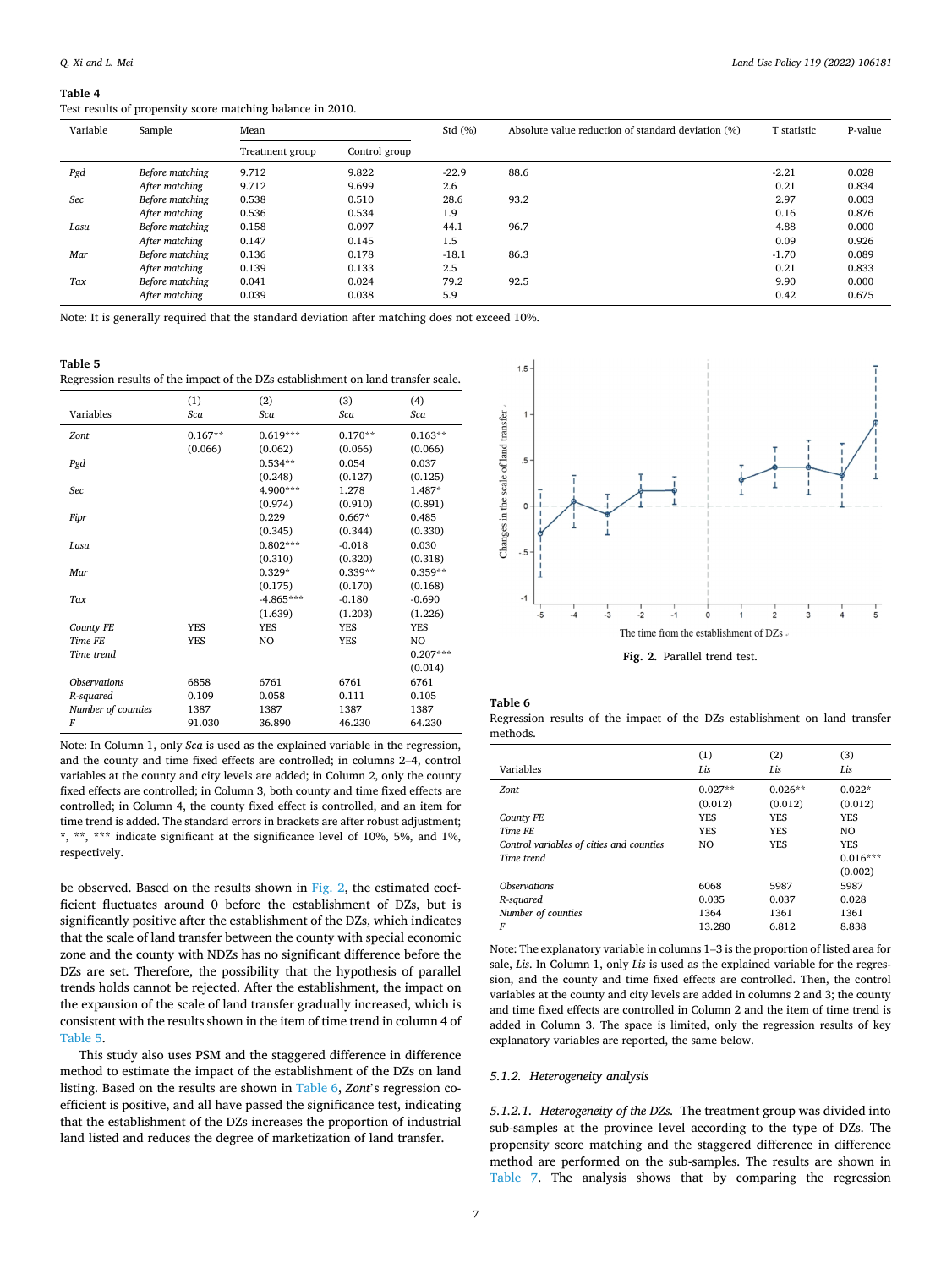<span id="page-7-0"></span>Regression results of the heterogeneity of the development zones (DZs).

|                            | National DZ |           | Provincial DZ |           | Considering the size of the DZ |           |
|----------------------------|-------------|-----------|---------------|-----------|--------------------------------|-----------|
|                            | $(1)$ Sca   | $(2)$ Lis | $(3)$ Sca     | $(4)$ Lis | $(5)$ Sca                      | $(6)$ Lis |
| Zont                       | 0.140       | $-0.025$  | $0.182**$     | $0.030**$ | $0.293***$                     | $0.026**$ |
|                            | (0.145)     | (0.032)   | (0.071)       | (0.013)   | (0.071)                        | (0.013)   |
| $Zont * Zsc$               |             |           |               |           | $-7.930***$                    | 0.012     |
|                            |             |           |               |           | (1.171)                        | (0.261)   |
| <i><b>Observations</b></i> | 4246        | 3734      | 6538          | 5775      | 6749                           | 5975      |
| R-squared                  | 0.088       | 0.029     | 0.111         | 0.040     | 0.114                          | 0.037     |
| Number of counties         | 867         | 848       | 1350          | 1323      | 1385                           | 1359      |
| F                          | 23.620      | 4.007     | 44.320        | 6.774     | 45.020                         | 6.248     |

Note: The standard errors in brackets are after robust adjustment; \*, \*\*, \*\*\* indicate significant at the significance level of 10%, 5%, and 1%, respectively. The fixed effects of counties and times are controlled in the model.

coefficients of the two sub-samples, the establishment of provincial DZs has a greater effect on the scale of industrial land transfer and the degree of marketization of industrial land transfer than national DZs. A possible reason for this is that the establishment of DZs at the national level reflects the national-level regional development strategy, and its policies are formulated by the central government. By contrast, provincial DZs cover all types of DZs approved by the provincial government, whose policies are mainly formulated by local governments. They are more affected by the policy intentions of local governments. Driven by the "competition"-style promotion mechanism, fierce competition among provincial DZs drives the city and county governments to continuously expand the scale of industrial land transfer in provincial DZs and reduce the degree of marketization of land transfer to achieve the purpose of attracting investment.

This study also uses the area approved by the DZs to account for the administrative area of the county, *Zsc,* to indicate the scale of the DZs, and incorporates the intersection term with the core explanatory variable *Zdi* into the measurement model. The results in column 5 and 6 of Table 7, find that as the proportion of the approved area of the DZs in the administrative area of counties increases, the impact of the establishment of the DZs on the expansion of land transfer scale significantly weakens. The reason may be related to the land transfer structure. [Wang](#page-13-0)  [and Cui \(2003\)](#page-13-0) pointed out that the operating expenses and land development fees of the DZs depend on the income from commercial and residential land transfer, and county finances also need to make up for the loss of low-priced industrial land transfer through high-priced commercial and residential land transfer ([Tao et al., 2009](#page-13-0)). When the newly established DZs occupies a larger administrative area of the county, the preferential land price policy in the DZ will increase, however, with the higher price, the scale of the DZ will have a "crowding effect" on the land resources of NDZs in the counties. The county government expands the proportion of commercial and residential land transfer within the DZ to obtain the corresponding fiscal revenue, thereby weakening the incentives for industrial land transfer in the zone.

*5.1.2.2. Heterogeneity of city size.* [Table 8](#page-8-0) reports the impact of the establishment of DZs on local land transfer under different urban scales. This study categorizes the sample cities into three categories on the basis of the "Notice on Adjusting the Standards for Urban Size Classification" issued by the State Council in 2014. Small-sized cities are defined as cities with a permanent population of less than 500,000 in urban areas; medium-sized cities with a population of 500,000–1 million; and largesized cities with a population of more than 1 million. $9$  The estimation

results show that the impact of the establishment of the three types of urban DZs on land transfer is consistent with the benchmark regression, but only in the sub-sample regression of the medium-sized cities; all have passed the significance test.

The urban economy is affected by the agglomeration effect and congestion costs [\(Krugman, 1991\)](#page-12-0). For DZs in large cities, the selection effect created by firms' competition is an important way to improve productivity ([Combes et al., 2012](#page-12-0)) and big cities are mainly service-oriented, which weakens local governments' motivation to attract industrial firms by intervening in land transfer. Compared with DZs in medium-sized cities, DZs in small cities have poorer development endowments and weaker firm competition, so the price of industrial land is relatively lower. Small city governments do not need to transfer industrial land at a disguised low price through intervention. Since most DZs in medium-level cities are in the stage of rapid industrial development, land prices are relatively high. This promotes local governments to adopt more listing transfers to reduce firms' entry costs.

Furthermore, column 7 and 8 in [Table 8](#page-8-0) report the results of reestimation after adding the intersection term between the establishment of the DZs, *Zont*, and the urban population logarithms, *Cpop*. The coefficient of the intersection term on the scale of land transfer is significantly negative at 1% confidence level, indicating that the strength of the DZs establishment to expand the scale of land transfer weakens with the increase of the city scale. A possible reason is that, compared with small and medium-sized cities, large cities have relatively small amounts of construction land for use. For example, Beijing has been at the stage of intensive development for volume reduction, and the proportion of production space in the land supply will decrease, leading to a weaker effect of the establishment of the DZs on the expansion of land transfer.

*5.1.2.3. Heterogeneity of the region.* Different regions have different natural endowments, historical accumulations, and policy systems, which are likely to affect the intensity of the DZs' policies on land transfer behavior of local governments. This study further divides the sample counties into sub-sample regression. According to the common Chinese regional division standard, the sample of this article should be divided into four regions: east, mid, west and northeast for regression. However, the sample size is not enough to meet the matching requirements when matching the northeast sub-samples year-by-year. Therefore, this section divides the sample into two sub-samples, the eastern coastal region, and the mid-western and the northeastern region, to perform propensity score matching and staggered difference in difference method results. The estimation results are shown in [Table 9](#page-8-0).

The establishment of DZs in the central, mid-western, and the northeastern region expanded the scale of land transfer and increased the ratio of listed transfers. The regression coefficient is significant at the 1% confidence level, while the establishment of the DZs in the eastern coastal areas had no significant impact on land transfer behavior. There are some possible reasons for this occurrence. First, the central government implemented a land use policy favoring the mid-western and

 $9$  Large-sized cities include large-sized cities, very large-sized cities, and super large-sized cities. Since the number of very large-sized cities and super largesized cities are small, they are classified as large-sized cities and discussed together. The number of permanent residents in the urban area comes from "China Urban Construction Statistical Yearbook (2010)" published by The National Bureau of Statistics.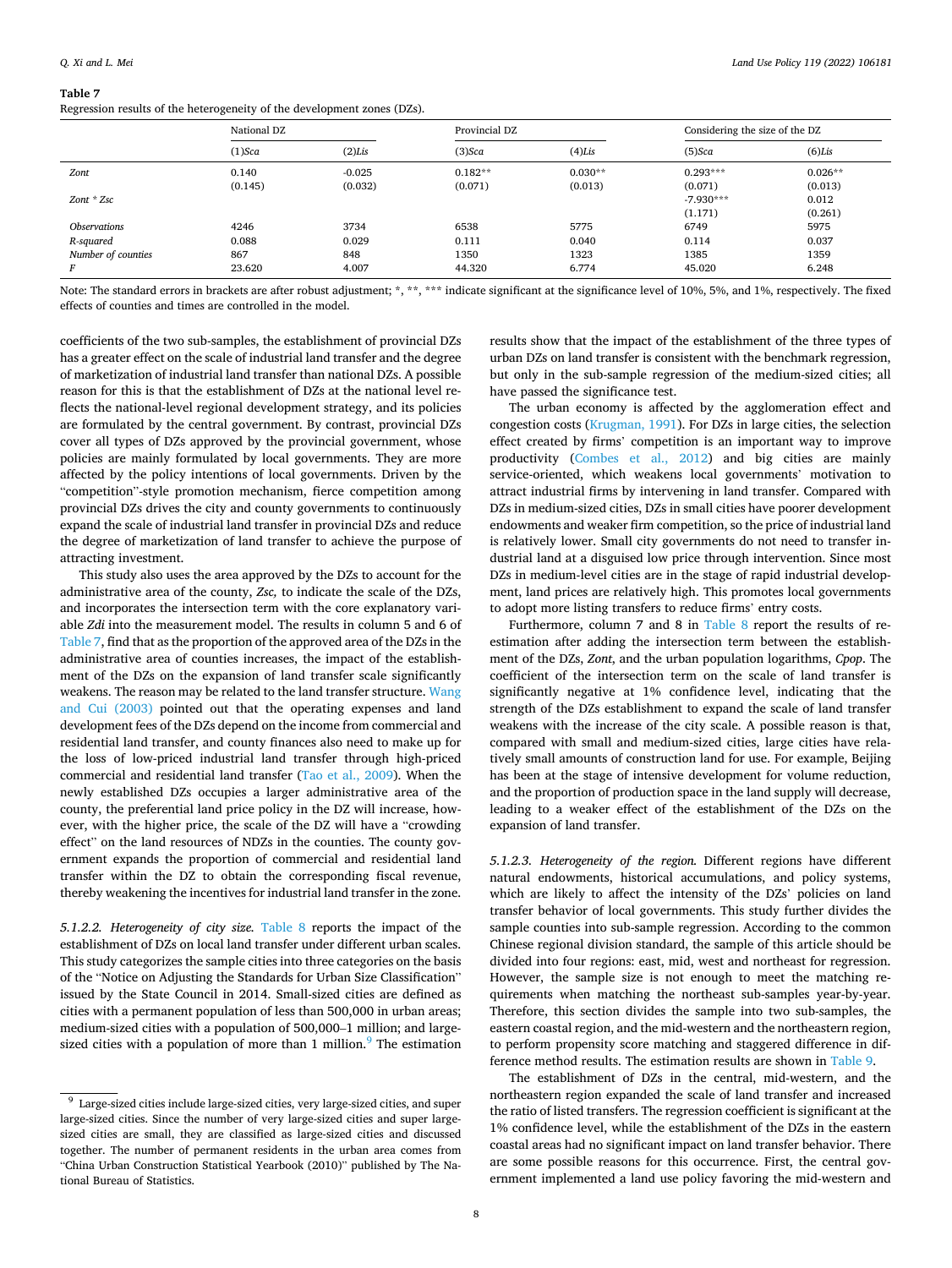<span id="page-8-0"></span>Regression results of different city size.

|                            | Small-sized city |           |           | Medium-sized city |           | Large-sized city |             | Considering the size of the city |  |
|----------------------------|------------------|-----------|-----------|-------------------|-----------|------------------|-------------|----------------------------------|--|
|                            | $(1)$ Sca        | $(2)$ Lis | $(3)$ Sca | $(4)$ Lis         | $(5)$ Sca | $(6)$ Lis        | $(7)$ Sca   | $(8)$ Lis                        |  |
| Zont                       | $0.223*$         | 0.021     | $0.243**$ | $0.042*$          | 0.132     | 0.009            | $1.020***$  | 0.036                            |  |
|                            | (0.133)          | (0.018)   | (0.108)   | (0.022)           | (0.111)   | (0.025)          | (0.307)     | (0.044)                          |  |
| Zont * Cpop                |                  |           |           |                   |           |                  | $-0.193***$ | $-0.002$                         |  |
|                            |                  |           |           |                   |           |                  | (0.065)     | (0.010)                          |  |
| <i><b>Observations</b></i> | 2493             | 2249      | 2239      | 1998              | 1942      | 1663             | 6761        | 5987                             |  |
| R-squared                  | 0.143            | 0.035     | 0.147     | 0.054             | 0.060     | 0.030            | 0.113       | 0.037                            |  |
| Number of counties         | 524              | 518       | 455       | 446               | 387       | 374              | 1387        | 1361                             |  |
| F                          | 23.860           | 3.046     | 20.130    | 2.774             | 7.415     | 2.277            | 43.050      | 6.292                            |  |

Note: The standard errors in brackets are after robust adjustment; \*, \*\*, \*\*\* indicate significant at the significance level of 10%, 5%, and 1%, respectively. The fixed effects of counties and times are controlled in the model.

| Table |  |
|-------|--|
|-------|--|

Regression results of different regions.

|                            | Eastern region   |                     | Mid-western and Northeastern regions |                       |
|----------------------------|------------------|---------------------|--------------------------------------|-----------------------|
|                            | $(1)$ Sca        | $(2)$ Lis           | $(3)$ Sca                            | $(4)$ Lis             |
| Zont                       | 0.009<br>(0.109) | $-0.004$<br>(0.025) | $0.252***$<br>(0.082)                | $0.043***$<br>(0.014) |
| <i><b>Observations</b></i> | 1784             | 1578                | 4935                                 | 4374                  |
| R-squared                  | 0.111            | 0.042               | 0.115                                | 0.039                 |
| Number of counties<br>F    | 345<br>10.110    | 338<br>2.367        | 1032<br>38.470                       | 1012<br>6.011         |

Note: The standard errors in brackets are after robust adjustment; \*, \*\*, \*\*\* indicate significant at the significance level of 10%, 5%, and 1%, respectively. The fixed effects of counties and times are controlled in the model.

the northeastern region in terms of the spatial distribution of land for regional balanced development [\(Lu et al., 2015](#page-12-0)), resulting in a tense relationship between land supply and demand in the eastern coastal areas, generally facing embarrassing situations of "no land available", giving rise to gray and even illegal land use ([Tan, 2014](#page-13-0)). Further, the establishment of the DZs has no significant impact on land supply of local government. Second, from the perspective of industrial demand, the central and western regions have a greater degree of deviation from their own comparative advantages in their industrial policy choices than the eastern regions, and are inclined to follow key industrial policies of the central government ([Zhao and Chen, 2019](#page-13-0)); consequently, land demand corresponding to the industries in eastern DZs are more stable.

## *5.1.3. Robustness test*

We conducted a robustness test of the benchmark regression results from different perspectives, including changing the research period, increasing the sample of the DZs, replacing the measurement indicators of the land transfer method, and re-testing the model. The results are shown in Table 10. The selection of the research period will have an impact on the sample size of the DZs, which in turn may affect the estimation results.

Firstly, this section adjusts the research period to 2007–2011 to investigate whether the adjustment of the research period affects the empirical results and improve the robustness of the conclusions. We use propensity score matching and staggered difference in difference method and the results are shown in Table 10, column 1 and 2. The adjustment of the research period did not affect the conclusion, and the establishment of DZs significantly expanded the scale of land transfer and increased the proportion of listed transfers.

Secondly, in the benchmark regression, the treatment group did not consider the 158 national DZs that were upgraded from provincial DZs during 2007–2012, to estimate the net effect of the approval of provincial and above DZs on land transfer. However, an upgrade from provincial-level DZ to a national-level DZ, will increase significantly the preferential policies enjoyed, impacting land transfer behavior. In the robustness test, we add the 158 national-level DZs formed by provincial-

| Table 10         |  |
|------------------|--|
| Robustness test. |  |

|                       | Changes in the<br>study period |                      | The sample<br>includes the<br>provincial<br>development zone<br>upgrading to a<br>national<br>development zone |                  | Changes in<br>indicators |  |
|-----------------------|--------------------------------|----------------------|----------------------------------------------------------------------------------------------------------------|------------------|--------------------------|--|
| Variables             | $(1)$ Sca                      | $(2)$ Lis            | $(3)$ Sca                                                                                                      | $(4)$ Lis        | $(5)$ Lis n              |  |
| Zont                  | $0.195**$<br>(0.079)           | $0.034**$<br>(0.015) | $0.119**$<br>(0.057)                                                                                           | 0.012<br>(0.010) | $0.023*$<br>(0.012)      |  |
| <b>Observations</b>   | 5107                           | 4429                 | 7534                                                                                                           | 6718             | 5987                     |  |
| R-squared             | 0.101                          | 0.043                | 0.114                                                                                                          | 0.037            | 0.047                    |  |
| Number of<br>counties | 1273                           | 1237                 | 1526                                                                                                           | 1497             | 1361                     |  |
| $\boldsymbol{F}$      | 37.330                         | 7.226                | 52.380                                                                                                         | 6.955            | 7.816                    |  |

Note: The standard errors in brackets are after robust adjustment; \*, \*\*, \*\*\* indicate significant at the significance level of 10%, 5%, and 1%, respectively. The fixed effects of counties and times are controlled in the model.

level upgrades to the sample of the treatment group and re-estimate. The results show that although the estimated coefficient of the proportion of listed sales is not significant, the signs of the core explanatory variables are consistent with the benchmark regression results, and the conclusions are relatively robust. In addition, this study also replaces *Lis*, the proportion of the listed area for transfer, with the proportion of the number of listed transfers, *Lis\_n*, to measure the land transfer method, and the estimated coefficient is still significantly positive.

# *5.2. The impact of land transfer on the efficiency of manufacturing resource allocation*

The above analysis has examined the impact of the establishment of the DZs on the scale and method of industrial land transfer. Under the incentive of investment promotion, local governments will expand the scale of land transfer and increase the proportion of listed transfers. However, the effects of expansion of the scale of land transfer and the reduction of marketization have not been assessed. In particular, how do these two factors affect the efficiency of resource allocation in manufacturing?

To this end, this section discusses the impact of the scale and method of land transfer on the efficiency of manufacturing resource allocation. Considering that there is a strong correlation between the scale of land transfer and the degree of marketization of land transfer, the two variables are applied to the regression model. After obtaining the right to use industrial land, most projects require about two years to complete factory construction and officially enter production and operation ([Yang](#page-13-0)  [et al., 2014](#page-13-0)). Therefore, the return of land transfer indicators lags two phases. The estimated model is as follows:

 $Rap_{ct} = \beta_1 L2.6ca_{ct} + \omega X + \lambda_c + \nu_t + \varepsilon_{ct}$  (6)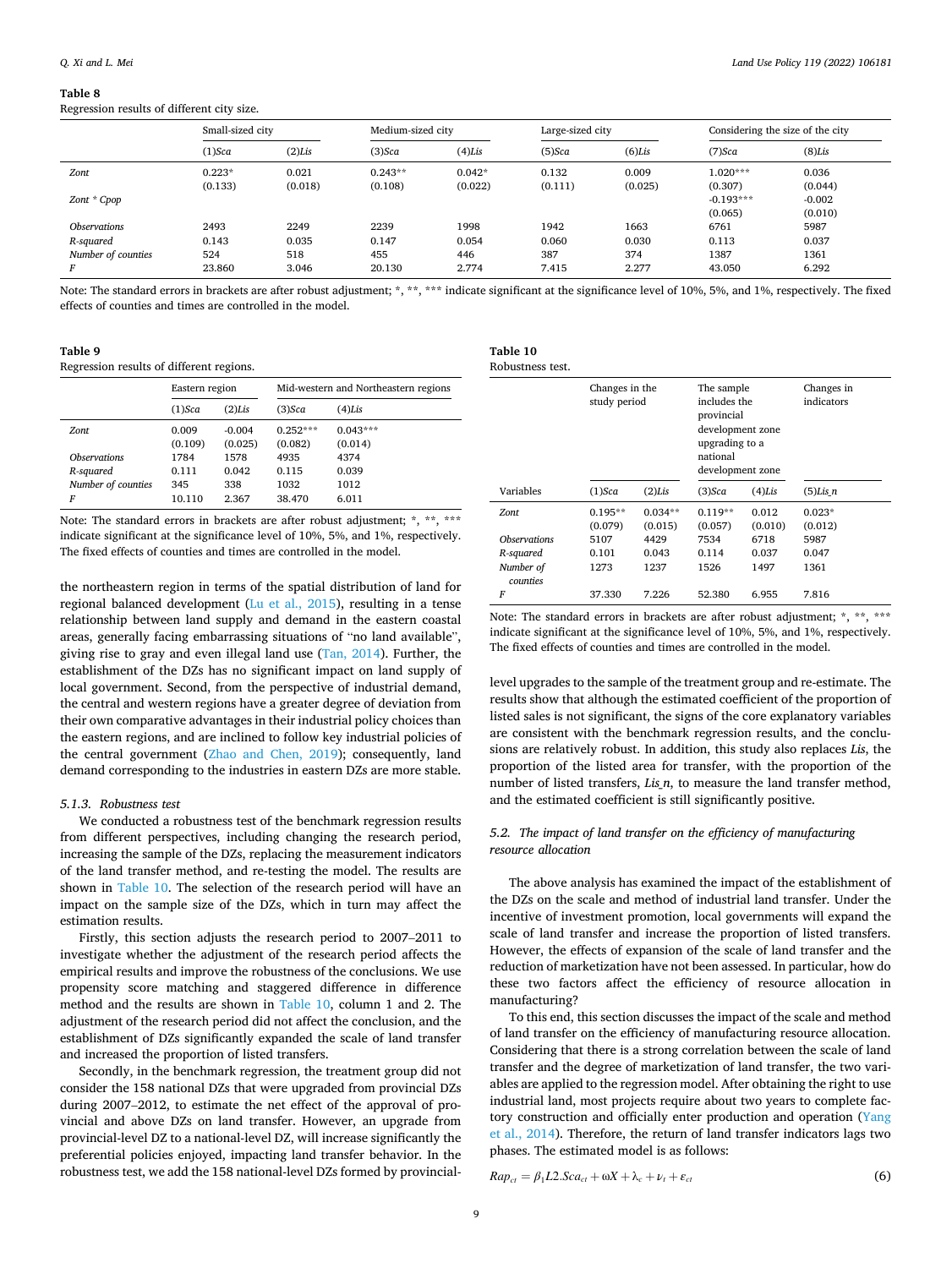<span id="page-9-0"></span>
$$
Rap_{ct} = \beta_2 L2.Lis_{ct} + \omega X + \lambda_c + \nu_t + \varepsilon_{ct}
$$
\n(7)

where X represents a series of control variables that affect the efficiency of resource allocation in the manufacturing industry, including the degree of marketization of the county in the previous year, *Mar*; the proportion of foreign-funded firms' output value, *For*; the corporate assetliability ratio, *Lev*; corporate tax burden, *Tax;* corporate management burden, *Man*; the degree of the optimization of manufacturing structure, *Tec*; the logarithm of the per capita GDP of the city where the county is located, *Pgd*; the proportion of the secondary industry in GDP, *Sec*; and whether the administrative approval center has been established that year, *Gov*. Changes in the scale and method of land transfer will affect the efficiency of manufacturing resource allocation through its impact on resource allocation, whereas the differences in the efficiency of the allocation of manufacturing resources in counties will affect the land transfer behavior of local government, which will cause simultaneous biases. Two-period lagging processing of independent variables can alleviate the simultaneous bias problem. Nonetheless, some variables that are difficult to observe accurately are omitted in Eqs.  $(6)$  and  $(7)$ , which may cause endogenous problems. Therefore, it needs to be controlled by instrumental variables. A suitable instrument variable (IV) must meet two conditions: (a) related to the scale and method of land transfer; (b) not related to the random error term.

This study selects the proportion of flat land in counties, *Gen*, as the instrumental variable of the scale of land transfer (*Sca*). To measure Gen, we first use ArcGIS to calculate the number of grids with a slope of less than 15◦ in the city and the total number of grids, and obtain the proportion of flat land in each county. The flatter the counties, the easier it is to increase the land transfer scale.

In addition, we use the geographic conditions, *Gco*, as the instrumental variable of ratio of land listing (*Lis*). *Gco* is measured by the logarithm of the shortest distance between counties and national central cities.<sup>10</sup> According to [Harris \(1954\),](#page-12-0) national central cities have a higher market potential. The spillover effect of the national central city is attenuation with geographical distance ([Anselin and Getis, 1992; Mor](#page-12-0)[eno et al., 2005](#page-12-0)), resulting in a development disadvantage for the region which is far away from the national central city, and it's further affecting the local government's land transfer strategy. As argued by [Wang and](#page-13-0)  [Yang \(2016\)](#page-13-0), local governments with poor locations are more motivated to achieve targeted supply at low prices by intervening in land transfer, which lead to a relatively high listing proportion. Consequently, the city has a higher listing proportion with a higher *Gco*.

*Gen* and *Gco* do not change with time. To reflect the dynamic characteristics, we use the lagged period of the per capita disposable income index of urban households to adjust to obtain the instrumental variable, *Genct* and *Gocct*, which is strictly exogenous and is not affected by the efficiency level of manufacturing resource allocation.

This study uses the *underidentification test* ([Angrist and Pischke,](#page-12-0)  [2009\)](#page-12-0) and *weak identification test* ([Stock and Wright, 2000](#page-13-0)) to test the validity of instrumental variables. Table 11 reports the regression results of the two-stage least square (2SLS) method after using instrumental variables, showing that *Genct* passed the test, and is statistically valid. In Table 11, panel A is the regression result of the first stage, and panel B is the regression result of the second stage. The explained variables of panel A are the scale of land transfer and the listing ratio. It is observed that the proportion of flat land is highly correlated with the scale of land transfer and the proportion of listing. Combining the results of the *weak identification test* can eliminate the possibility of weak instrumental variables. The *p-value* of the *LM statistic* of the *underidentification test* is 0, which effectively rejects the hypothesis of insufficient identification of

| Table 11                |  |
|-------------------------|--|
| 25 S. regression result |  |

|                                          | (1)                     | (2)                 |
|------------------------------------------|-------------------------|---------------------|
| Panel A: Phase 1                         | $L2.$ Sca <sub>ct</sub> | $L2.$ Lis $_{ct}$   |
| Genct                                    | $0.024***$              |                     |
|                                          | (0.006)                 |                     |
| Gcoct                                    |                         | $0.018***$          |
|                                          |                         | 0.000               |
| F statistics                             | 16.08                   | 59.25               |
| Panel B: Phase 2                         | $Rap\_i_{ct}$           | Rap_i <sub>ct</sub> |
| $L2.$ Sca $_{ct}$                        | $-0.122***$             |                     |
|                                          | (0.037)                 |                     |
| $L2.Lis_{ct}$                            |                         | $-0.354***$         |
|                                          |                         | (0.090)             |
| Underidentification test (LM statistics) | 16.046                  | 58.001              |
| p-value                                  | 0.000                   | 0.000               |
| Weak identification test                 | 16.080                  | 59.251              |
| <i><b>Observations</b></i>               | 4184                    | 3361                |

Note: limited space, the table only reports the regression results of key explanatory variables, the same below.

*Number of counties* **1317** 1076

the instrumental variable. The second-stage regression results reported on panel B show that expanding the scale of land transfer and increasing the proportion of listed transfers will reduce the efficiency of manufacturing resource allocation; the significance test is successful at 1% confidence level.

The robustness of the conclusions is verified from three aspects, changing the lag order of land transfer, adopting different resource allocation efficiency estimation methods, and replacing the measurement indicators of the scale and method of land transfer (see [Table 12](#page-10-0)). The choice of the lagging order of the land transfer index may have an important impact on the empirical conclusion, as such, this study selects the lagging one and three lagging periods of *Sca* and *Lis* to re-estimate. The estimation results show that the signs of the estimated values of  $\beta_1$ and  $\beta_2$  obtained by the above two lag orders are consistent with the baseline estimation, and both have passed the significance test. Secondly, *Rap\_a* is used to replace *Rap\_i* to re-estimate; the result is consistent with the baseline estimation result, and the conclusion is robust. In addition, this study replaces the core explanatory variables representing the scale and method of land transfer with the area of listed land *Sca3* and the ratio of the number of listed transfers to the land transfer *Lis n*. After re-estimating the model, the results are still consistent with the benchmark estimation results, indicating that the benchmark regression results are robust.

# **6. Mechanism inspection**

This study further uses micro-firm samples to reveal the mechanism underlying the effect of land transfer scale and the degree of marketization in counties with DZs on resource allocation efficiency from the perspective of heterogeneous firm entries and exits.

# *6.1. The perspective of firm entry*

This study considers the impact of the establishment of the DZs in counties of land transfer scale and the degree of marketization of land transfer on the number of new firms. We use the year of establishment, as the standard to identify industrial firms formed that year, as new firms, and divide the sample into high-efficiency firm samples and lowefficiency firm samples according to the firm median (P50), and then respectively count the number of high-efficiency firms, *Fnh*; the number of new firms and the number of inefficient new firms *Fnl*. Since the number of new firms with different efficiency is a non-negative integer, it has the significance of ranking, and the sample variance is much larger than the mean, which is characterized by excessive dispersion. This study adopts a negative binomial regression model to estimate the

<sup>10</sup> According to the "National Urban System Planning (2010–2020)" document issued by the Ministry of Housing and Urban Rural Development, the national central cities include Beijing, Tianjin, Shanghai, Guangzhou, and Chongqing.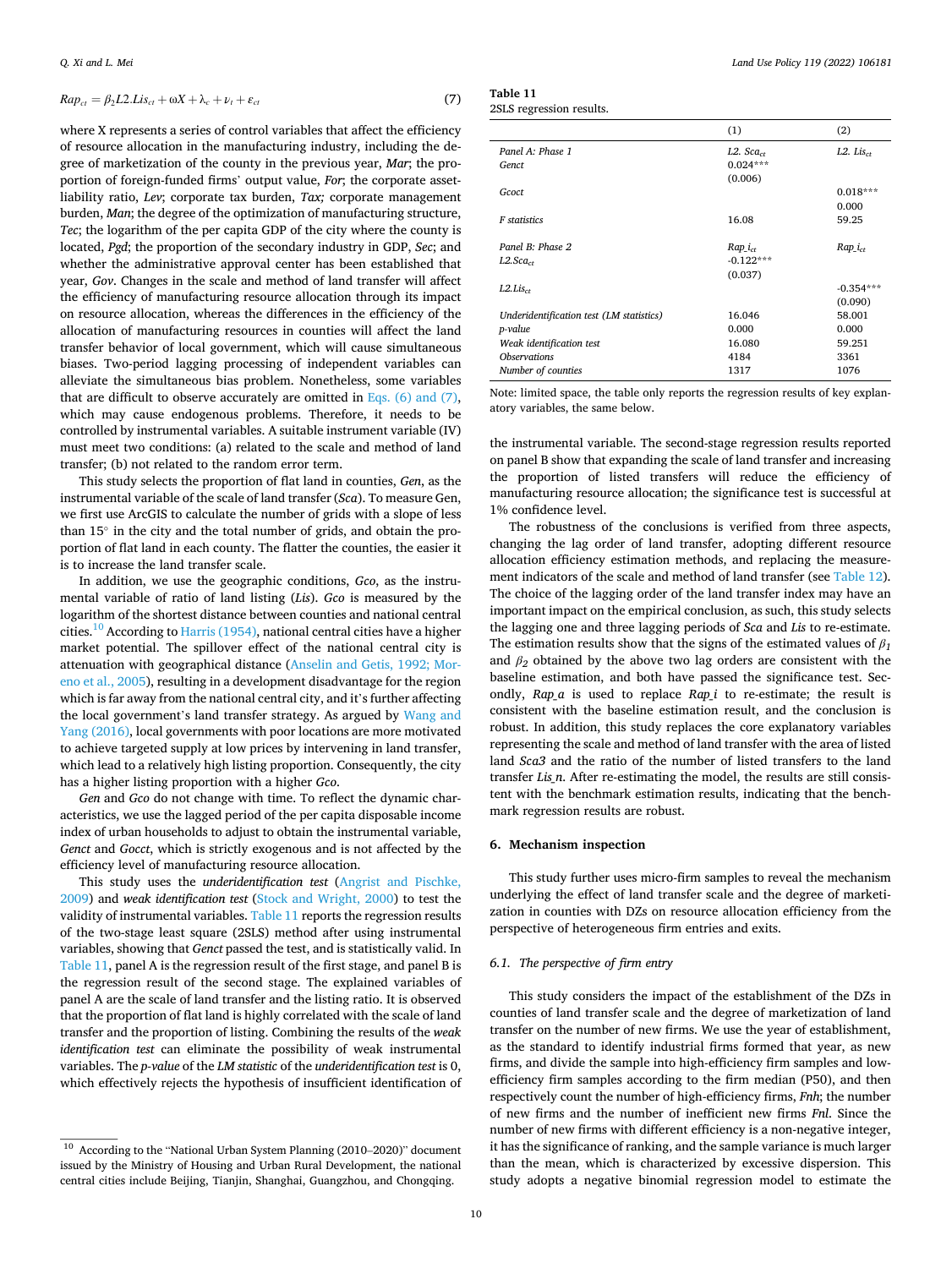<span id="page-10-0"></span>

|                    | Changes in the lag order of land transfer |       |                       | efficiency             | Replacement of resource allocation | Replacement of transfer area | Replacement of listing ratio |                        |
|--------------------|-------------------------------------------|-------|-----------------------|------------------------|------------------------------------|------------------------------|------------------------------|------------------------|
|                    | Rap_i                                     | Rap_i | Rap_i                 | Rap_i                  | Rap_a                              | Rap_a                        | Rap_i                        | Rap_i                  |
| L1.Sca             | $-0.064***$<br>(0.015)                    |       |                       |                        |                                    |                              |                              |                        |
| L1.Lis             | L1.lis                                    |       | $-0.169**$<br>(0.070) |                        |                                    |                              |                              |                        |
| L3.Sca             |                                           |       | $-0.124**$<br>(0.052) |                        |                                    |                              |                              |                        |
| L3.Lis             |                                           |       |                       | $-0.442***$<br>(0.149) |                                    |                              |                              |                        |
| L2.Sca             |                                           |       |                       |                        | $-0.112***$<br>(0.033)             |                              |                              |                        |
| L2.Lis             |                                           |       |                       |                        |                                    | $-0.336***$<br>(0.078)       |                              |                        |
| L2.Sca3            |                                           |       |                       |                        |                                    |                              | $-0.063***$<br>(0.013)       |                        |
| $L2.Lis_n$         |                                           |       |                       |                        |                                    |                              |                              | $-0.347***$<br>(0.086) |
| $\boldsymbol{N}$   | 5315                                      | 4574  | 2788                  | 2130                   | 4072                               | 3361                         | 3200                         | 3361                   |
| Number of counties | 1279                                      | 1195  | 1043                  | 851                    | 1205                               | 1076                         | 1046                         | 1076                   |
| F                  | 5.794                                     | 5.050 | 2.047                 | 3.807                  | 2.722                              | 4.893                        | 5.061                        | 3.940                  |

Note: The standard errors in brackets are after robust adjustment; \*, \*\*, \*\*\* indicate significant at the significance level of 10%, 5%, and 1%, respectively.

impact of the scale of land transfer and the degree of marketization on the number of new firms with different efficiency in the DZs. The model is as follows:

$$
Fnh_{ct} = exp(\alpha_0 + \alpha L2.T_{ct} + \omega L.X_{ct}) + \zeta_{ct}
$$
\n(8)

$$
Fnl_{ct} = exp(\varphi_0 + \varphi L2.T_{ct} + \varphi L.X_{ct}) + \tau_{ct}
$$
\n(9)

where, the subscript *c* represent the city, *t* represent the year,  $\alpha_0$ ,  $\varphi_0$  are constant terms, and,  $\zeta_{ct}$ ,  $\tau_{ct}$  are random error terms. The explained variable is the number of newly formed firms with different efficiency levels in the counties of the DZs;  $T_{ct}$  is the core explanatory variable, which includes the scale of land transfer, *Sca*, and the degree of marketization in the counties of the DZs, *Lis*; *X* is the corresponding control variables, which specifically includes the logarithm of per capita regional GDP, *Pgd*, whether the administrative approval center was established that year, *Gov*, the degree of marketization, *Mar*, and the degree of openness, *For.* The control variables were processed with a one-period lag.

Considering the errors caused by the division standard of firm efficiency, a comprehensive negative binomial regression model is used to estimate the impact of the number of new firms sampled in different efficiency quantile intervals to improve the robustness of the regression results. The results are shown in Table 13. Columns 1–4 are the regression results of the number of new firms considering the scale of sample land transfer in the DZs and the corresponding control variables. From the results in column 1, the regression coefficient of *L2. Sca* is significantly 0.024 at the 1% confidence level, indicating that the scale of land transfer can be expanded by 1% and 0.024 low-efficiency firms can be established. For the sample of high-efficiency firms in the [P50, P100] interval indicated by the results in column 2, the effect of land transfer scale is not significantly negative, indicating that increasing the scale of land transfer has a certain deterring effect on the establishment of high-efficiency firms. The results of the samples of firms in the interval of [0, P25] and [P75, P100] are robust. Therefore, results show that the expansion of the scale of land transfer in the counties of the DZs will significantly increase the number of low-efficiency firms established in the counties.

The regression results of the number of new firms in counties (Column 5 and 8, Table 13), considering the degree of marketization of land transfer in the DZs samples, show that the regression coefficient of *L2. Lis*  is significant (0.129) at the 1% confidence level, indicating that an increase in the proportion of listed land for sale by one percentage point will bring in 0.129 low-efficiency companies. For the sample of high-

**Table 13** 

Estimation results of the negative binomial model for the number of new firms.

| Variables                  | (1)<br>$<$ P50<br>Fnl | (2)<br>$>$ P50<br>Fnh | (3)<br>$<$ P25<br>Fnl | (4)<br>$>$ P75<br>Fnh | (5)<br>$<$ P50<br>Fnl | (6)<br>$>$ P50<br>Fnh | (7)<br>$<$ P25<br>Fnl | (8)<br>$>$ P75<br>Fnh |
|----------------------------|-----------------------|-----------------------|-----------------------|-----------------------|-----------------------|-----------------------|-----------------------|-----------------------|
| L2.Sca                     | $0.024**$             | $-0.002$              | $0.048***$            | 0.009                 |                       |                       |                       |                       |
|                            | (0.011)               | (0.013)               | (0.016)               | (0.013)               |                       |                       |                       |                       |
| L2.Lis                     |                       |                       |                       |                       | $0.129**$             | 0.099                 | $0.164*$              | 0.115                 |
|                            |                       |                       |                       |                       | (0.065)               | (0.071)               | (0.092)               | (0.082)               |
| L1.Mar                     | 0.159                 | 0.163                 | $0.285*$              | 0.010                 | 0.169                 | $-0.134$              | $0.391**$             | $-0.124$              |
|                            | (0.115)               | (0.138)               | (0.161)               | (0.135)               | (0.120)               | (0.126)               | (0.172)               | (0.143)               |
| L1.For                     | $-0.620**$            | $-0.318$              | $-0.662*$             | $-0.007$              | $-0.786***$           | 0.074                 | $-0.765**$            | $-0.070$              |
|                            | (0.270)               | (0.311)               | (0.363)               | (0.273)               | (0.275)               | (0.242)               | (0.372)               | (0.272)               |
| L1.Pgd                     | 0.058                 | 0.048                 | $0.416***$            | $0.533***$            | $-0.050$              | $0.505***$            | $0.350**$             | $0.423**$             |
|                            | (0.151)               | (0.181)               | (0.158)               | (0.176)               | (0.152)               | (0.155)               | (0.160)               | (0.196)               |
| L1.Gov                     | 0.001                 | 0.049                 | 0.064                 | $0.184*$              | $-0.060$              | 0.040                 | 0.067                 | 0.178                 |
|                            | (0.098)               | (0.120)               | (0.130)               | (0.111)               | (0.114)               | (0.111)               | (0.147)               | (0.128)               |
| Time FE                    | <b>YES</b>            | YES                   | YES                   | <b>YES</b>            | YES                   | YES                   | YES                   | YES                   |
| County FE                  | YES                   | YES                   | YES                   | <b>YES</b>            | YES                   | YES                   | YES                   | YES                   |
| <i><b>Observations</b></i> | 1322                  | 1309                  | 1294                  | 1335                  | 1135                  | 1145                  | 1106                  | 1145                  |

Note: The standard errors in brackets are after robust adjustment; \*, \*\*, \*\*\* indicate significant at the significance level of 10%, 5%, and 1%, respectively.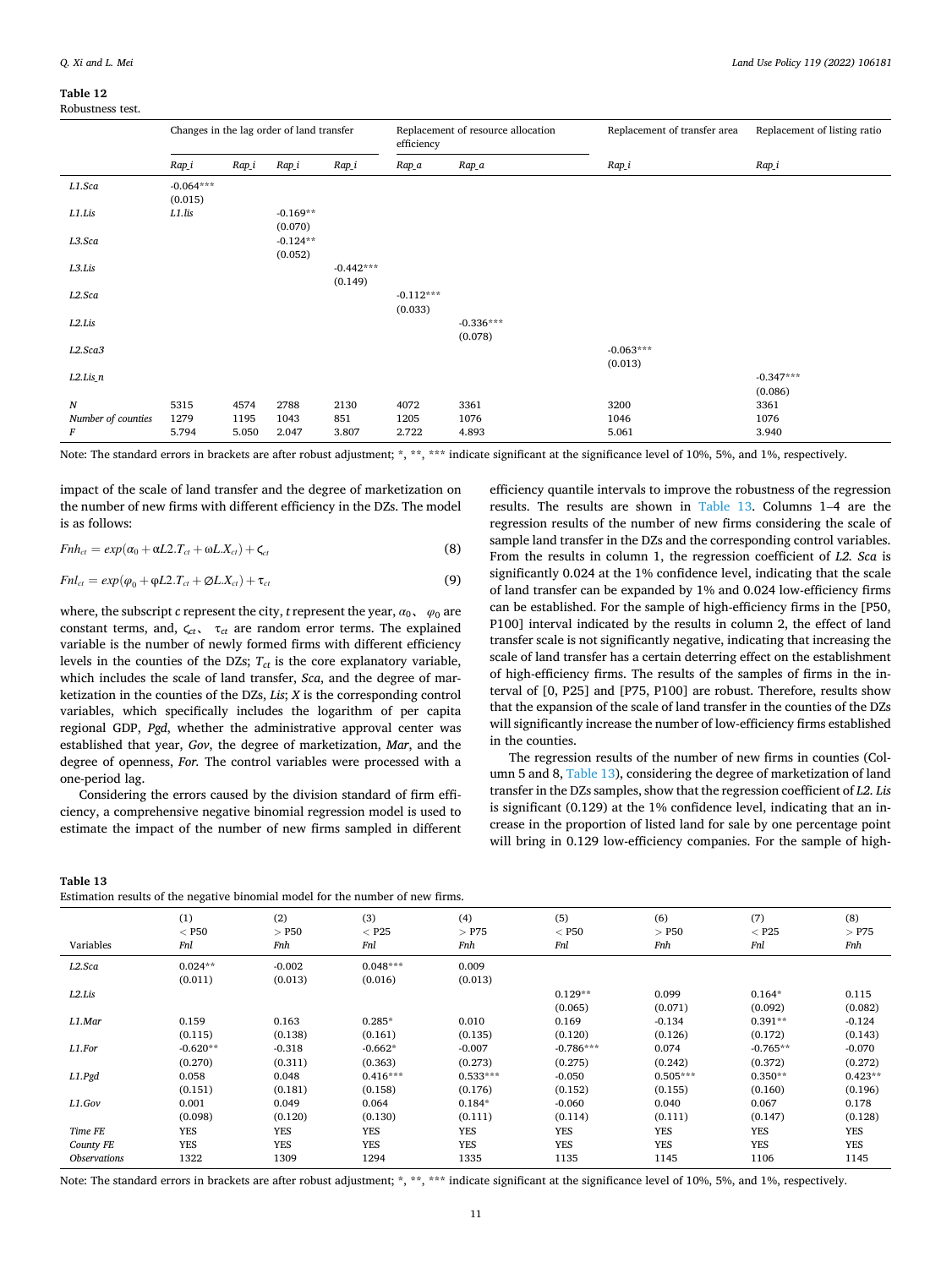<span id="page-11-0"></span>efficiency firms in the interval of [P50, P100], the effect of land transfer scale is not significantly positive, and the value is smaller than the regression result of low-efficiency firms. The results of the samples of firms in the interval of [0, P25] and [P75, P100] are robust. Therefore, the reduction in the degree of marketization of land transfer in the DZs will significantly promote the entry of low-efficiency firms.

# *6.2. The perspective of firm exit*

This section explores the elimination mechanism of incumbent firms by the establishment of the scale of land transfer in the DZs in counties from the perspective of firm exit. First, the sequential identification method is adopted to identify the exit of sample firms in the DZs in counties within the research period. The failure of the firm or the size of the firm under the standard scale of the ASIF is regarded as a failure. Since it is not possible to know the specific time of failure in the future, for companies that have not failed up until 2012 (the study period), the sample has the characteristic of "right censoring." Drawing lessons from the relevant research of [Huang and Gan \(2010\),](#page-12-0) the Cox proportional hazard model is selected to estimate the survival probability of firms in different regions. The model assumes that the explanatory variable can be multiplied by the baseline risk function, and the death risk function of the observation value *i* is:

$$
h(t|x_i) = h_0(t) \exp[\overline{f_0}](x_i \beta) \tag{10}
$$

where,  $β$  is a vector with estimated coefficient, and the basic hazard rate function when other variables represented by  $h_0(t)$  are 0 at the same time. Since there is no special requirement for the relationship between the hazard function and time *t*, it can be in any form, which is the advantage of the semi-parametric Cox model compared with the parametric survival analysis model.  $\exp[\underline{f_0}](x_i \beta)$  is the relative risk. The lagging two phases of land transfer scale are divided into low transfer scale samples as the control group, according to the median level, and the high transfer scale samples as the treatment group, denoted as *Scag*. Similarly, according to the median level, the lagging two phases of the marketization of land transfer are divided into samples with a high degree of marketization as a control group, and samples with low degree of marketization as the treatment group, denoted as *Lisg.* Considering the

impact of key variables on the model estimation results, the control variables at the firm level are selected including: management expense burden *Manf,* tax burden *Taxf,* debt burden *Levf,* firm size type *Sizf,* firm ownership *Typf,* and control the industry fixed effect of the firm. In addition, the urban per capita GDP level *Pgd* is selected as the control variable at the city level to control further the differences at the city level.

The regression results of the Cox risk estimation model are shown in Table 14. Columns 1–4 are the regression results considering the scale of sample land transfer in the DZs and the corresponding control variables on the risk of firm elimination. The results listed in column 1 and column 2, show that increasing the scale of land transfer can reduce the risk of the firm sample in the [0, P50] interval at the 1% confidence level, which is  $exp(-0.1577) = 0.8541$  times than it should be in the interval. The risk of firm elimination is reduced by 14.59%. For the sample of high-efficiency firms in the range of [P50, P100], the effect of the scale of land transfer at the 10% confidence level can reduce the risk of firm elimination by 4.83%, indicating that increasing the scale of land transfer has a stronger effect on reducing the risk of firm elimination for low-efficiency firms. To enhance the robustness of the results, the samples of firms in the interval of [0, P25] and [P75, P100] are respectively considered, and the conclusions are consistent. Therefore, the expansion of land transfer in the DZs will significantly increase the survival probability of low-efficiency firms.

# **7. Conclusions**

DZs are an essential channel for urban economic agglomeration, which have grown popular and have been pursued by many governments worldwide over the past several decades. It is necessary to acknowledge the leading role of DZs in improving the quality and efficiency of the manufacturing industry. Land transfer is an important policy tool for DZs to guide the allocation of industrial resources. The immovability of land and its high cost of reallocation render it challenging to remedy any efficiency loss caused by the misallocation of land resources. This study used propensity score matching, the staggered difference in difference method, and the instrument variable regression model to investigate the impact of land transfer in DZs on the efficiency of resource allocation among manufacturing firms. The research found

| Table |  |
|-------|--|
|-------|--|

Cox model estimation results of firm elimination risk.

| Variables                      | (1)                                 | (2)                                 | (3)                                | (4)                            | (5)                                | (6)                               | (7)                                 | (8)                                 |  |  |  |
|--------------------------------|-------------------------------------|-------------------------------------|------------------------------------|--------------------------------|------------------------------------|-----------------------------------|-------------------------------------|-------------------------------------|--|--|--|
|                                | $<$ P50                             | $>$ P50                             | $<$ P25                            | $>$ P75                        | $<$ P50                            | $>$ P50                           | $<$ P25                             | $>$ P75                             |  |  |  |
|                                | Sample of low-                      | Sample of high-                     | Sample of low-                     | Sample of high-                | Sample of low-                     | Sample of high-                   | Sample of low-                      | Sample of high-                     |  |  |  |
|                                | efficiency                          | efficiency                          | efficiency                         | efficiency                     | efficiency                         | efficiency                        | efficiency                          | efficiency                          |  |  |  |
|                                | companies                           | companies                           | companies                          | companies                      | companies                          | companies                         | companies                           | companies                           |  |  |  |
| L2.Scag                        | $-0.158***$<br>$(-7.425)$           | $-0.050*$<br>$(-1.675)$             | $-0.137***$<br>$(-4.990)$          | $-0.040$<br>$(-1.017)$         |                                    |                                   |                                     |                                     |  |  |  |
| L2.Lisg                        |                                     |                                     |                                    |                                | $-0.062***$<br>$(-2.591)$          | $-0.020$<br>$(-0.598)$            | $-0.115***$<br>$(-3.740)$           | $-0.018$<br>$(-0.392)$              |  |  |  |
| L.Manf                         | $-1.340***$                         | $-2.112***$                         | $-1.329***$                        | $-2.098***$                    | $-1.090***$                        | $-1.852***$                       | $-1.074***$                         | $-1.588***$                         |  |  |  |
|                                | $(-5.670)$                          | $(-7.173)$                          | $(-4.261)$                         | $(-5.451)$                     | $(-4.681)$                         | $(-6.363)$                        | $(-3.518)$                          | $(-4.080)$                          |  |  |  |
| L.Taxf                         | 1.499***                            | 0.665                               | $3.107***$                         | 0.622                          | 1.448***                           | 0.798                             | $3.013***$                          | 0.431                               |  |  |  |
|                                | (3.430)                             | (1.133)                             | (5.449)                            | (0.776)                        | (3.371)                            | (1.373)                           | (5.349)                             | (0.544)                             |  |  |  |
| L.Levf                         | $-0.047***$                         | 0.003                               | $-0.078***$                        | $-0.005$                       | $-0.043***$                        | 0.005                             | $-0.077***$                         | 0.004                               |  |  |  |
|                                | $(-5.297)$                          | (0.314)                             | $(-4.873)$                         | $(-0.398)$                     | $(-4.875)$                         | (0.508)                           | $(-4.985)$                          | (0.312)                             |  |  |  |
| L.Sizf                         | $0.233***$                          | $0.333***$                          | 0.039                              | $0.303***$                     | $0.207***$                         | $0.345***$                        | 0.009                               | $0.323***$                          |  |  |  |
|                                | (5.715)                             | (11.544)                            | (0.706)                            | (8.143)                        | (5.251)                            | (11.965)                          | (0.171)                             | (8.627)                             |  |  |  |
| Typf                           | $-0.136***$                         | $-0.344***$                         | $-0.105$                           | $-0.378***$                    | $-0.144***$                        | $-0.300***$                       | $-0.107*$                           | $-0.322***$                         |  |  |  |
|                                | $(-2.864)$                          | $(-8.190)$                          | $(-1.584)$                         | $(-7.346)$                     | $(-3.144)$                         | $(-7.126)$                        | $(-1.686)$                          | $(-6.135)$                          |  |  |  |
| L.Pgd                          | $0.122***$                          | $0.208***$                          | $0.092***$                         | $0.286***$                     | $0.066***$                         | $0.137***$                        | $0.056***$                          | $0.219***$                          |  |  |  |
|                                | (6.577)                             | (8.230)                             | (3.891)                            | (8.648)                        | (3.929)                            | (5.905)                           | (2.605)                             | (7.021)                             |  |  |  |
| <b>Industry FE</b><br>Constant | <b>YES</b><br>$1.541***$<br>(8.286) | <b>YES</b><br>$0.978***$<br>(3.940) | <b>YES</b><br>1.888***<br>(7.8976) | <b>YES</b><br>0.405<br>(1.222) | <b>YES</b><br>1.922***<br>(10.777) | <b>YES</b><br>1.502***<br>(6.246) | <b>YES</b><br>$2.212***$<br>(9.532) | <b>YES</b><br>$0.890***$<br>(2.735) |  |  |  |
| <i><b>Observations</b></i>     | 25,335                              | 29,279                              | 12,420                             | 14,872                         | 22,273                             | 26,696                            | 10,740                              | 13,519                              |  |  |  |

Note: The coefficients in the table are estimated elastic coefficients of semi-parametric Cox proportional hazards model; the standard errors in brackets are after robust adjustment; \*, \*\*, \*\*\* indicate significant at the significance level of 10%, 5%, and 1%, respectively.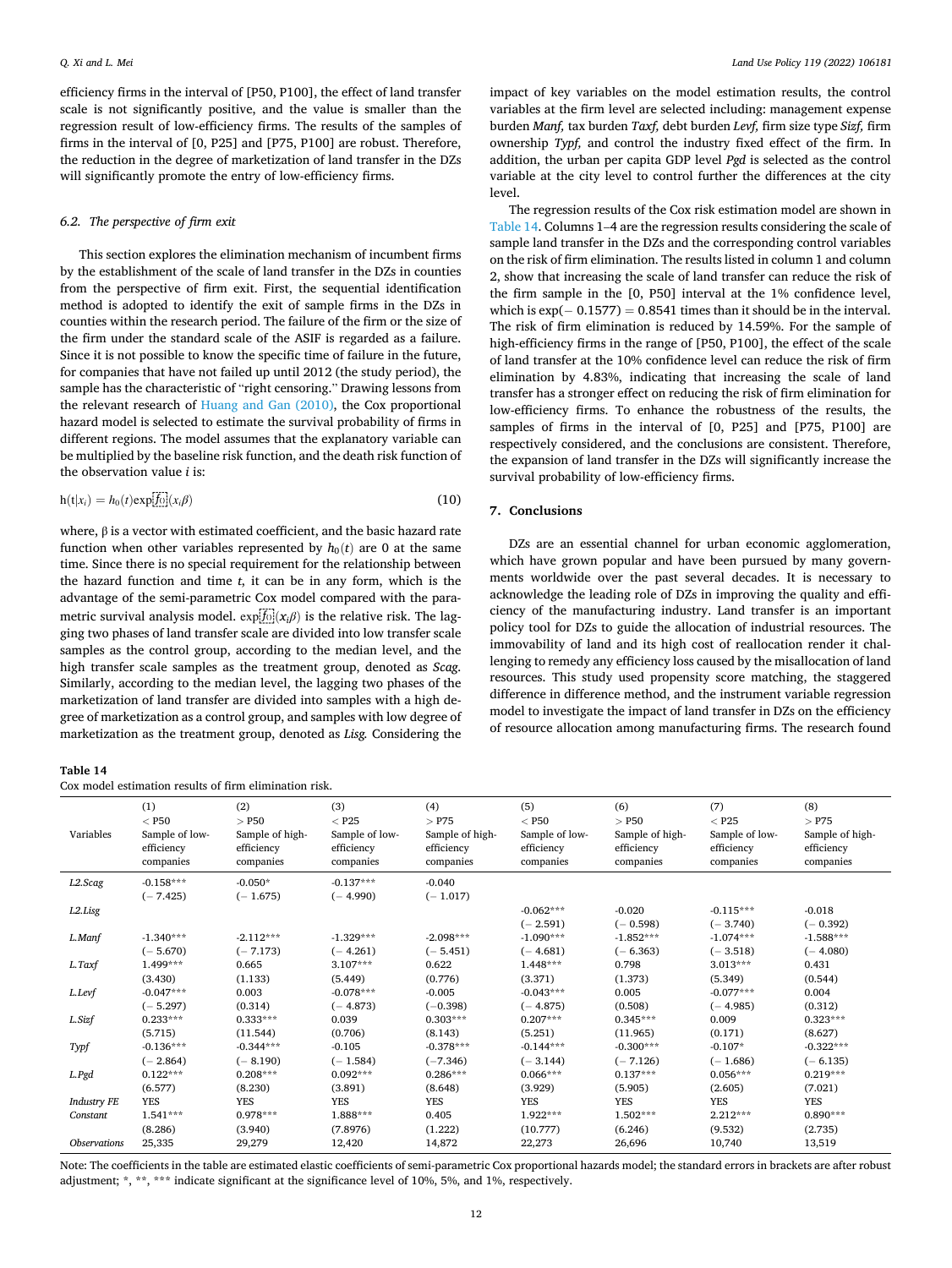<span id="page-12-0"></span>that, first, the establishment of DZs will encourage county governments facing the pressure of attracting investment to expand the area of industrial land available for transfer, and to adopt the approach of listing land for sale, thereby reducing the degree of marketization of land transfer. Second, the expansion in the scale of land transfer and the reduction in marketization will distort the allocation of land resources by weakening the selection effect, and also hinder the efficiency of resource allocation in the manufacturing industry.

From the point of view of the scale and marketization of land resource allocation, this study provides evidence on the causal effect of the establishment of DZs on land resource allocation behavior and its resource allocation effect, which expands the perspective of existing related research. And it reveals the internal mechanism of resource allocation effect from the perspective of firm entry and exit, which can provide a reference for the optimization of land resource allocation policies of national and local governments worldwide. Specifically, there are two revelations.

First, it is necessary to strengthen the role of market mechanisms of land resource allocation in the DZs. It should be implementing smartgrowth land use policies rather than extensive expansion strategies (McCauley and Murphy, 2013). The land-use planning requires knowledge of how firms use land (Needham et al., 2013). The land allocation should conform to the principle of productivity, that is, land should be allocated to firms with higher marginal output. Second, the heterogeneity of DZ attributes and of the cities and regions in which they are located will affect the intensity of DZs' impact on land transfer behavior. Consequently, it is necessary to adopt differentiated land control policies for DZs of different types, in different regions, and at different stages of development.

## **Funding**

This work was supported by the National Natural Science Foundation of China (No. 72003190), Social Science Foundation of Beijing (No. 20JJB013), and Social Science Foundation of Tianjin (No. TJYJ21-026).

## **References**

- [Abadie, A., 2010. Semiparametric difference-in-differences estimators. Rev. Econ. Stud.](http://refhub.elsevier.com/S0264-8377(22)00208-3/sbref1) [72 \(1\), 1](http://refhub.elsevier.com/S0264-8377(22)00208-3/sbref1)–19.
- Adamopoulos, T., Brandt, L., Leight, J., Restuccia, D., 2017. Misallocation, selection and productivity: a quantitative analysis with panel data from China. Working Paper.
- Alder, S., Shao, L., Zilibotti, F., 2013. The effect of economic reform and industrial policy in a panel of Chinese cities. Working Paper.
- [Alemohammad, S., Yavari, A.R., Malek-Mohammadi, B., Salehi, E., Amiri, M.J., 2022.](http://refhub.elsevier.com/S0264-8377(22)00208-3/sbref2)  [Landscape conservation and protected areas \(case of Dena, Iran\). Environ. Monit.](http://refhub.elsevier.com/S0264-8377(22)00208-3/sbref2) [Assess. 194 \(2\), 1](http://refhub.elsevier.com/S0264-8377(22)00208-3/sbref2)–11.
- [Angrist, J.D., Pischke, J.S., 2009. Mostly Harmless Econometrics: An Empiricist](http://refhub.elsevier.com/S0264-8377(22)00208-3/sbref3)'s [Companion. Princeton University Press, Princeton.](http://refhub.elsevier.com/S0264-8377(22)00208-3/sbref3)
- [Anselin, L., Getis, A., 1992. Advances in spatial science. Ann. Reg. Sci. 26 \(1\), 19](http://refhub.elsevier.com/S0264-8377(22)00208-3/sbref4)–33. [Banerjee, A.V., Moll, B., 2010. Why does misallocation persist? Am. Econ. J.: Macroecon.](http://refhub.elsevier.com/S0264-8377(22)00208-3/sbref5)  [2 \(1\), 189](http://refhub.elsevier.com/S0264-8377(22)00208-3/sbref5)–206.
- [Bartelsman, E., John, H., Stefano, S., 2013. Cross-country difference in productivity: the](http://refhub.elsevier.com/S0264-8377(22)00208-3/sbref6)  [role of allocation and selection. Am. Econ. Rev. 103 \(1\), 305](http://refhub.elsevier.com/S0264-8377(22)00208-3/sbref6)–334.
- [Beck, T., Levine, R., Levkov, A., 2010. Big bad banks? The winners and losers from bank](http://refhub.elsevier.com/S0264-8377(22)00208-3/sbref7)  [deregulation in the United States. J. Financ. 65 \(5\), 1637](http://refhub.elsevier.com/S0264-8377(22)00208-3/sbref7)–1667.
- [Bedi, H., 2013. Special economic zones: national land challenges, localized protest.](http://refhub.elsevier.com/S0264-8377(22)00208-3/sbref8) [Contemp. South Asia 21 \(1\), 38](http://refhub.elsevier.com/S0264-8377(22)00208-3/sbref8)–51.
- [Brandt, L., Biesebroeck, J.V., Zhang, Y., 2012. Creative accounting or creative](http://refhub.elsevier.com/S0264-8377(22)00208-3/sbref9) [destruction? Firm-level productivity growth in Chinese manufacturing. J. Dev. Econ.](http://refhub.elsevier.com/S0264-8377(22)00208-3/sbref9)  [97 \(2\), 339](http://refhub.elsevier.com/S0264-8377(22)00208-3/sbref9)–351.
- [Brandt, L., Trevor, T., Zhu, X.D., 2013. Factor market distortions across time, space and](http://refhub.elsevier.com/S0264-8377(22)00208-3/sbref10)  [sectors in China. Rev. Econ. Dyn. 16, 39](http://refhub.elsevier.com/S0264-8377(22)00208-3/sbref10)–58.
- [Briant, A., Lafourcade, M., Schmutz, B., 2015. Can tax breaks beat geography? Lessons](http://refhub.elsevier.com/S0264-8377(22)00208-3/sbref11)  [from the French enterprise zone experience. Am. Econ. J.: Econ. Policy 7 \(2\),](http://refhub.elsevier.com/S0264-8377(22)00208-3/sbref11)  88–[124.](http://refhub.elsevier.com/S0264-8377(22)00208-3/sbref11)

[Busso, M., Gregory, J., Kline, P., 2013. Assessing the incidence and efficiency of a](http://refhub.elsevier.com/S0264-8377(22)00208-3/sbref12)  [prominent place-based policy. Am. Econ. Rev. 103 \(2\), 897](http://refhub.elsevier.com/S0264-8377(22)00208-3/sbref12)–947.

- [Combes, P.P., Duranton, G., Gobillon, L., Puga, D., 2012. The productivity advantages of](http://refhub.elsevier.com/S0264-8377(22)00208-3/sbref13)  [large cities: distinguishing agglomeration from firm selection. Econometrica 80 \(6\),](http://refhub.elsevier.com/S0264-8377(22)00208-3/sbref13)  [2543](http://refhub.elsevier.com/S0264-8377(22)00208-3/sbref13)–2594.
- [Combes, P.P., Gobillon, L., 2015. Chapter 5](http://refhub.elsevier.com/S0264-8377(22)00208-3/sbref14)–the empirics of agglomeration economies. [Handb. Reg. Urban Econ. 3, 247](http://refhub.elsevier.com/S0264-8377(22)00208-3/sbref14)–348.
- [Criscuolo, C., Martin, R., Overman, H.G., Van Reenen, J., 2019. Some causal effects of an](http://refhub.elsevier.com/S0264-8377(22)00208-3/sbref15)  [industrial policy. Am. Econ. Rev. 109 \(1\), 48](http://refhub.elsevier.com/S0264-8377(22)00208-3/sbref15)–85.
- [Du, J.F., Richard, B., Peiser, 2014. Land supply, pricing and local governments](http://refhub.elsevier.com/S0264-8377(22)00208-3/sbref16)' land [hoarding in China. Reg. Sci. Urban Econ. 48, 180](http://refhub.elsevier.com/S0264-8377(22)00208-3/sbref16)–189.
- Duranton, G., Ghani, S.E., Goswami, A.G., Kerr, W.R., 2015. The misallocation of land and other factors of production in India. Working Paper.
- [Foster, L., Haltiwanger, J., Wolf, Z., 2016. Firm-level dispersion in productivity: is the](http://refhub.elsevier.com/S0264-8377(22)00208-3/sbref17)  [devil in the details? Am. Econ. Rev. 106 \(5\), 95](http://refhub.elsevier.com/S0264-8377(22)00208-3/sbref17)–98.
- [Friedrich, P., Chang, N., 2011. Innovation-oriented land-use policy at the sub-national](http://refhub.elsevier.com/S0264-8377(22)00208-3/sbref18)  [level: case study Germany. Stud. Reg. Sci. 43 \(2\), 223](http://refhub.elsevier.com/S0264-8377(22)00208-3/sbref18)–240.
- [Glaeser, E.L., Rosenthal, S.S., Strange, W.C., 2010. Urban economics and](http://refhub.elsevier.com/S0264-8377(22)00208-3/sbref19) [entrepreneurship. J. Urban Econ. 1, 1](http://refhub.elsevier.com/S0264-8377(22)00208-3/sbref19)–14.
- [Gobillon, L., Magnac, T., Selod, H., 2012. Do unemployed workers benefit from](http://refhub.elsevier.com/S0264-8377(22)00208-3/sbref20) [enterprise zones: the French experience. J. Public Econ. 96, 881](http://refhub.elsevier.com/S0264-8377(22)00208-3/sbref20)–892.
- Gyourko, J., Molloy, R., 2014. Regulation and housing supply. Working Paper. nson, A., Rohlin, S., 2013. Do spatially targeted redevelopment programs spillover? [Reg. Sci. Urban Econ. 43 \(1\), 86](http://refhub.elsevier.com/S0264-8377(22)00208-3/sbref21)–100.
- [Harris, C., 1954. The market as a factor in the localization of industry in the United](http://refhub.elsevier.com/S0264-8377(22)00208-3/sbref22)  [States. Ann. Am. Assoc. Geogr. 44 \(4\), 315](http://refhub.elsevier.com/S0264-8377(22)00208-3/sbref22)–348.
- [Heckman, J.J., LaLonde, R.J., Smith, J.A., 1999. The economics and econometrics of](http://refhub.elsevier.com/S0264-8377(22)00208-3/sbref23)  [active labor market programs. Handb. Labor Econ. 3, 3](http://refhub.elsevier.com/S0264-8377(22)00208-3/sbref23)–31.
- [Heyman, F., Fredrik, S., Patrik, G., 2007. Is there really a foreign ownership wage](http://refhub.elsevier.com/S0264-8377(22)00208-3/sbref24) [premium? Evidence from matched employer-employee data. J. Int. Econ. 73,](http://refhub.elsevier.com/S0264-8377(22)00208-3/sbref24) 355–[376](http://refhub.elsevier.com/S0264-8377(22)00208-3/sbref24).
- [Hortas-Rico, M., Gomez-Antonio, M., 2020. Expansionary zoning and the strategic](http://refhub.elsevier.com/S0264-8377(22)00208-3/sbref25) [behavior of local governments. Reg. Stud. 54 \(3\), 388](http://refhub.elsevier.com/S0264-8377(22)00208-3/sbref25)–402.
- [Hsieh, C.T., Klenow, P.J., 2009. Misallocation and manufacturing TFP in China and](http://refhub.elsevier.com/S0264-8377(22)00208-3/sbref26) [India. Q. J. Econ. 124 \(4\), 1403](http://refhub.elsevier.com/S0264-8377(22)00208-3/sbref26)–1448.
- [Huang, F., Gan, L., 2010. Excess demand or appropriate demand? Health insurance,](http://refhub.elsevier.com/S0264-8377(22)00208-3/sbref27)  [medical care and mortality of the elderly in urban China. Econ. Res. J. 45 \(6\),](http://refhub.elsevier.com/S0264-8377(22)00208-3/sbref27)  105–[119](http://refhub.elsevier.com/S0264-8377(22)00208-3/sbref27).
- [Ihlanfeldt, K.R., 2007. The effect of land use regulation on housing and land prices.](http://refhub.elsevier.com/S0264-8377(22)00208-3/sbref28)  [J. Urban Econ. 61 \(3\), 420](http://refhub.elsevier.com/S0264-8377(22)00208-3/sbref28)–435.

[Jovanovic, B., 2014. Misallocation and growth. Am. Econ. Rev. 104 \(4\), 1149](http://refhub.elsevier.com/S0264-8377(22)00208-3/sbref29)–1171.

- [Kline, P., Moretti, E., 2013. Local economic development, agglomeration economies, and](http://refhub.elsevier.com/S0264-8377(22)00208-3/sbref30)  [the Big Push: 100 years of evidence from the Tennessee Valley Authority. Q. J. Econ.](http://refhub.elsevier.com/S0264-8377(22)00208-3/sbref30)  [129 \(1\), 275](http://refhub.elsevier.com/S0264-8377(22)00208-3/sbref30)–331.
- [Kok, N., Monkkonen, P., Quigley, J.M., 2014. Land use regulations and the value of land](http://refhub.elsevier.com/S0264-8377(22)00208-3/sbref31)  [and housing: an intra-metropolitan analysis. J. Urban Econ. 81, 136](http://refhub.elsevier.com/S0264-8377(22)00208-3/sbref31)–148.
- [Krugman, P., 1991. Increasing returns and economic geography. J. Polit. Econ. 99 \(3\),](http://refhub.elsevier.com/S0264-8377(22)00208-3/sbref32)  483–[499](http://refhub.elsevier.com/S0264-8377(22)00208-3/sbref32).
- [Le, K., 2020. Land use restrictions, misallocation in agriculture, and aggregate](http://refhub.elsevier.com/S0264-8377(22)00208-3/sbref33) [productivity in Vietnam. J. Dev. Econ. 145.](http://refhub.elsevier.com/S0264-8377(22)00208-3/sbref33)
- [Li, L.X., Huang, P.Y., Ma, G.R., 2016. Land resource mismatch and productivity](http://refhub.elsevier.com/S0264-8377(22)00208-3/sbref34) [difference of Chinese industrial enterprises. Manag. World 8, 86](http://refhub.elsevier.com/S0264-8377(22)00208-3/sbref34)–96.
- [Long, K.S., Qin, J., Chen, L.G., 2014. Causes and governance solutions of idle land in](http://refhub.elsevier.com/S0264-8377(22)00208-3/sbref35) development zone: a case of new & [high-tech industry development zone of city](http://refhub.elsevier.com/S0264-8377(22)00208-3/sbref35) "A" [in north China. China Popul. Resour. Environ. 24, 126](http://refhub.elsevier.com/S0264-8377(22)00208-3/sbref35)–131.
- [Lu, Y., Wang, J., Zhu, L., 2019. Place-based policies, creation, and agglomeration](http://refhub.elsevier.com/S0264-8377(22)00208-3/sbref36)  economies: evidence from China'[s economic zone program. Am. Econ. J.: Econ.](http://refhub.elsevier.com/S0264-8377(22)00208-3/sbref36)  [Policy 11 \(3\), 325](http://refhub.elsevier.com/S0264-8377(22)00208-3/sbref36)–360.
- [Lu, M., Zhang, H., Liang, W.Q., 2015. How the bias toward central/western land supplies](http://refhub.elsevier.com/S0264-8377(22)00208-3/sbref37)  [boosts wages in the east. Soc. Sci. China 5, 59](http://refhub.elsevier.com/S0264-8377(22)00208-3/sbref37)–83.
- [Lusiana, B., Van Noordwijk, M., Cadisch, G., 2012. Land sparing or sharing? Exploring](http://refhub.elsevier.com/S0264-8377(22)00208-3/sbref38) [livestock fodder options in combination with land use zoning and consequences for](http://refhub.elsevier.com/S0264-8377(22)00208-3/sbref38)  [livelihoods and net carbon stocks using the FALLOW model. Agr. Ecosyst. Environ.](http://refhub.elsevier.com/S0264-8377(22)00208-3/sbref38) [159, 145](http://refhub.elsevier.com/S0264-8377(22)00208-3/sbref38)–160.
- [McCauley, S.M., Murphy, J.T., 2013. Smart growth and the scalar politics of land](http://refhub.elsevier.com/S0264-8377(22)00208-3/sbref39) [management in the Greater Boston region, USA. Environ. Plan. A 45 \(12\),](http://refhub.elsevier.com/S0264-8377(22)00208-3/sbref39) [2852](http://refhub.elsevier.com/S0264-8377(22)00208-3/sbref39)–2867.
- [Moreno, R., Paci, R., Usai, S., 2005. Spatial spillovers and innovation activity in](http://refhub.elsevier.com/S0264-8377(22)00208-3/sbref40)  [European Regions. Environ. Plan. A 37 \(10\), 1793](http://refhub.elsevier.com/S0264-8377(22)00208-3/sbref40)–1812.
- [Needham, B., Louw, E., Metzemakers, P., 2013. An economic theory for industrial land](http://refhub.elsevier.com/S0264-8377(22)00208-3/sbref41)  [policy. Land Use Policy 33, 227](http://refhub.elsevier.com/S0264-8377(22)00208-3/sbref41)–234.
- [Neumark, D., Kolko, J., 2010. Do enterprise zones create jobs? Evidence from](http://refhub.elsevier.com/S0264-8377(22)00208-3/sbref42)  California'[s enterprise zone program. J. Urban Econ. 68, 1](http://refhub.elsevier.com/S0264-8377(22)00208-3/sbref42)–19.
- Neumark, D., Simpson, H., 2014. Place-based policies. Working Paper.

[Newton, H., 2018. Law of property. Res. Start. Bus. 1](http://refhub.elsevier.com/S0264-8377(22)00208-3/sbref43)–10.

[Olley, S., Pakes, A., 1996. The dynamics of productivity in the telecommunications](http://refhub.elsevier.com/S0264-8377(22)00208-3/sbref44) [equipment industry. Econ 64, 1263](http://refhub.elsevier.com/S0264-8377(22)00208-3/sbref44)–1297.

[Parwez, S., 2016. A study on special economic zone implicated land acquisition and](http://refhub.elsevier.com/S0264-8377(22)00208-3/sbref45) [utilisation. Int. J. Dev. Confl. 6 \(2\), 136](http://refhub.elsevier.com/S0264-8377(22)00208-3/sbref45)–153.

[Ramachandraiah, C., Srinivasan, R., 2011. Special economic zones as new forms of](http://refhub.elsevier.com/S0264-8377(22)00208-3/sbref46)  [corporate land grab: experiences from India. Development 54 \(1\), 59](http://refhub.elsevier.com/S0264-8377(22)00208-3/sbref46)–63.

- [Restuccia, D., 2020. The impact of land institutions and misallocation on agricultural](http://refhub.elsevier.com/S0264-8377(22)00208-3/sbref47) [productivity. NBER Rep. 1, 11](http://refhub.elsevier.com/S0264-8377(22)00208-3/sbref47)–14.
- [Restuccia, D., Richard, R., 2013. Misallocation and productivity. Rev. Econ. Dyn. 16,](http://refhub.elsevier.com/S0264-8377(22)00208-3/sbref48) 1–[10.](http://refhub.elsevier.com/S0264-8377(22)00208-3/sbref48)
- Restuccia, D., Santaeulalia-Llopis, R., 2015. Land misallocation and productivity. Working Paper.
- [Sclar, E., 2021. The infinite elasticity of air: New York City](http://refhub.elsevier.com/S0264-8377(22)00208-3/sbref49)'s financialization of [transferable development rights. Am. J. Econ. Sociol. 80 \(2\), 353](http://refhub.elsevier.com/S0264-8377(22)00208-3/sbref49)–380.
- [Shi, Y.F., Wang, X.P., 2019. Research on redevelopment mode of innovation-oriented](http://refhub.elsevier.com/S0264-8377(22)00208-3/sbref50) [development zone: the case of Suzhou Industrial Park. Mod. Urban Res. 7, 118](http://refhub.elsevier.com/S0264-8377(22)00208-3/sbref50)–125.